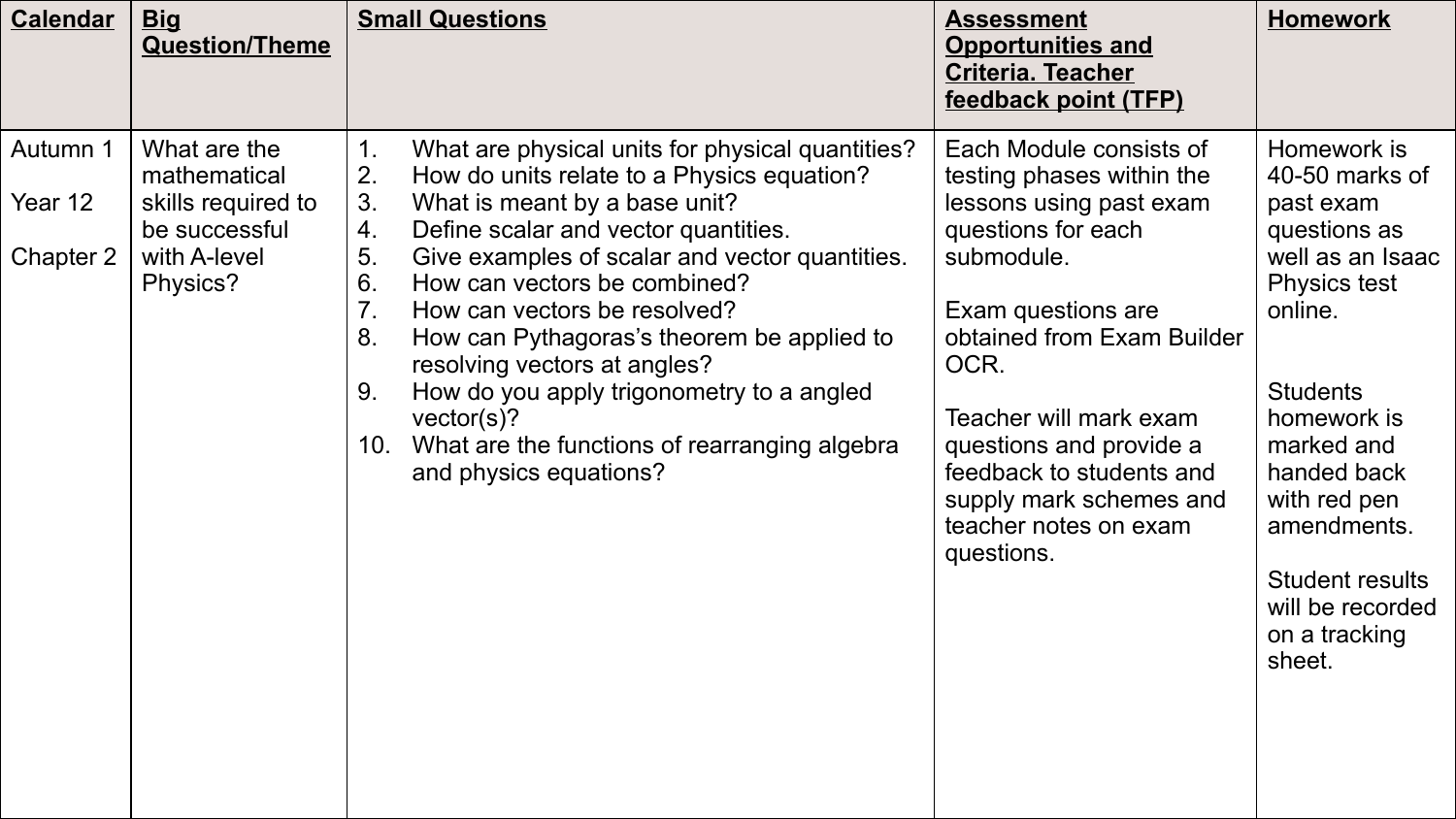| <b>Calendar</b>                  | <b>Big</b><br><b>Question/Theme</b>                           | <b>Small Questions</b>                                                                                                                                                                                                                                                                                                                                                                                                                                                                                                                                                                                                                                                                                                                                                                                                                                    | <b>Assessment</b><br><b>Opportunities and</b><br><b>Criteria. Teacher</b><br>feedback point (TFP)                                                                                                                                                                                                                                  | <b>Homework</b>                                                                                                                                                                                                                                                                         |
|----------------------------------|---------------------------------------------------------------|-----------------------------------------------------------------------------------------------------------------------------------------------------------------------------------------------------------------------------------------------------------------------------------------------------------------------------------------------------------------------------------------------------------------------------------------------------------------------------------------------------------------------------------------------------------------------------------------------------------------------------------------------------------------------------------------------------------------------------------------------------------------------------------------------------------------------------------------------------------|------------------------------------------------------------------------------------------------------------------------------------------------------------------------------------------------------------------------------------------------------------------------------------------------------------------------------------|-----------------------------------------------------------------------------------------------------------------------------------------------------------------------------------------------------------------------------------------------------------------------------------------|
| Autumn 1<br>Year 12<br>Chapter 3 | How can the<br>motion of a<br>moving object be<br>determined? | What is the vector equivalent for distance and<br>$1_{-}$<br>speed?<br>2.<br>Define vector quantities: displacement, velocity<br>and-acceleration.<br>3.<br>What and how are the SUVAT equations use?<br>How are negative quantities used to describe<br>4.<br>motion?<br>5.<br>What is meant by a negative motion vector?<br>6.<br>What are represented by the gradients of<br>motion graphs: d/t or v/t?<br>How are the SUVAT equations derived?<br>7 <sub>1</sub><br>8.<br>What are the factors of thinking, braking and<br>stopping distance?<br>9.<br>What are the factors for thinking/braking<br>distance?<br>10. How can g be determined experimentally?<br>How does acceleration of a projectile differ<br>11.<br>horizontally and vertically?<br>How does the angle of a projectiles launch<br>12.<br>affect its horizonal and vertical motion? | Each Module consists of<br>testing phases within the<br>lessons using past exam<br>questions for each<br>submodule.<br>Exam questions are<br>obtained from Exam Builder<br>OCR.<br>Teacher will mark exam<br>questions and provide a<br>feedback to students and<br>supply mark schemes and<br>teacher notes on exam<br>questions. | Homework is<br>40-50 marks of<br>past exam<br>questions as<br>well as an Isaac<br><b>Physics test</b><br>online.<br><b>Students</b><br>homework is<br>marked and<br>handed back<br>with red pen<br>amendments.<br><b>Student results</b><br>will be recorded<br>on a tracking<br>sheet. |
|                                  |                                                               |                                                                                                                                                                                                                                                                                                                                                                                                                                                                                                                                                                                                                                                                                                                                                                                                                                                           |                                                                                                                                                                                                                                                                                                                                    |                                                                                                                                                                                                                                                                                         |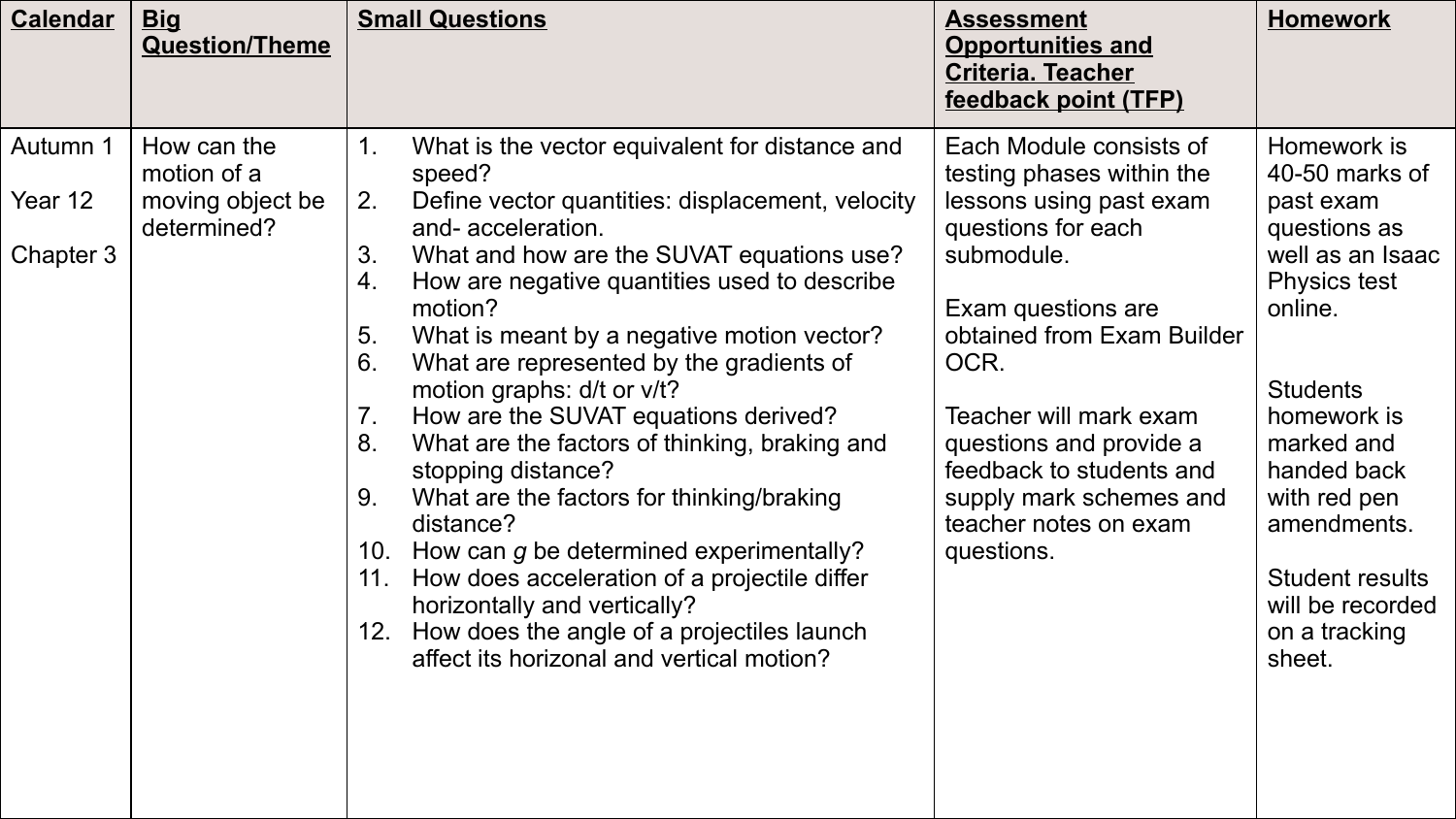| <b>Calendar</b>                  | <b>Big</b><br><b>Question/Theme</b>                  | <b>Small Questions</b>                                                                                                                                                                                                                                                                                                                                                                                                                                                                                                                                                                                                                                                                                                         | <b>Assessment</b><br><b>Opportunities and</b><br><b>Criteria. Teacher</b><br>feedback point (TFP)                                                                                                                                                                                                                                  | <b>Homework</b>                                                                                                                                                                                                                                              |
|----------------------------------|------------------------------------------------------|--------------------------------------------------------------------------------------------------------------------------------------------------------------------------------------------------------------------------------------------------------------------------------------------------------------------------------------------------------------------------------------------------------------------------------------------------------------------------------------------------------------------------------------------------------------------------------------------------------------------------------------------------------------------------------------------------------------------------------|------------------------------------------------------------------------------------------------------------------------------------------------------------------------------------------------------------------------------------------------------------------------------------------------------------------------------------|--------------------------------------------------------------------------------------------------------------------------------------------------------------------------------------------------------------------------------------------------------------|
| Autumn 1<br>Year 12<br>Chapter 4 | How do forces<br>change the<br>motion of<br>objects? | How are force, mass and acceleration related?<br>1 <sub>1</sub><br>2.<br>Define the Newton.<br>3.<br>Write the Newton is SI base units.<br>4.<br>Define weight.<br>5.<br>Define centre of mass.<br>6.<br>How can the centre of mass be found<br>experimentally?<br>What is the purpose of a free-body diagram?<br>7 <sub>1</sub><br>8.<br>Define what is meant by terminal velocity.<br>9.<br>How can the moment be found of a rotating<br>system?<br>10. Describe mathematically multiple moments in<br>equilibrium.<br>Describe the moments and motion of a system<br>11.<br>with torque.<br>12. Resolve forces using vector triangle diagrams.<br>13.<br>Define density.<br>Describe how density of an object can be<br>14. | Each Module consists of<br>testing phases within the<br>lessons using past exam<br>questions for each<br>submodule.<br>Exam questions are<br>obtained from Exam Builder<br>OCR.<br>Teacher will mark exam<br>questions and provide a<br>feedback to students and<br>supply mark schemes and<br>teacher notes on exam<br>questions. | Homework is<br>40-50 marks of<br>past exam<br>questions as<br>well as an Isaac<br><b>Physics test</b><br>online.<br><b>Students</b><br>homework is<br>marked and<br>handed back<br>with red pen<br>amendments.<br><b>Student results</b><br>will be recorded |
|                                  |                                                      | determined experimentally.<br>15. What is Archimedes' principle?<br>How does density and depth affect pressure<br>16.<br>vary in fluids?                                                                                                                                                                                                                                                                                                                                                                                                                                                                                                                                                                                       |                                                                                                                                                                                                                                                                                                                                    | on a tracking<br>sheet.                                                                                                                                                                                                                                      |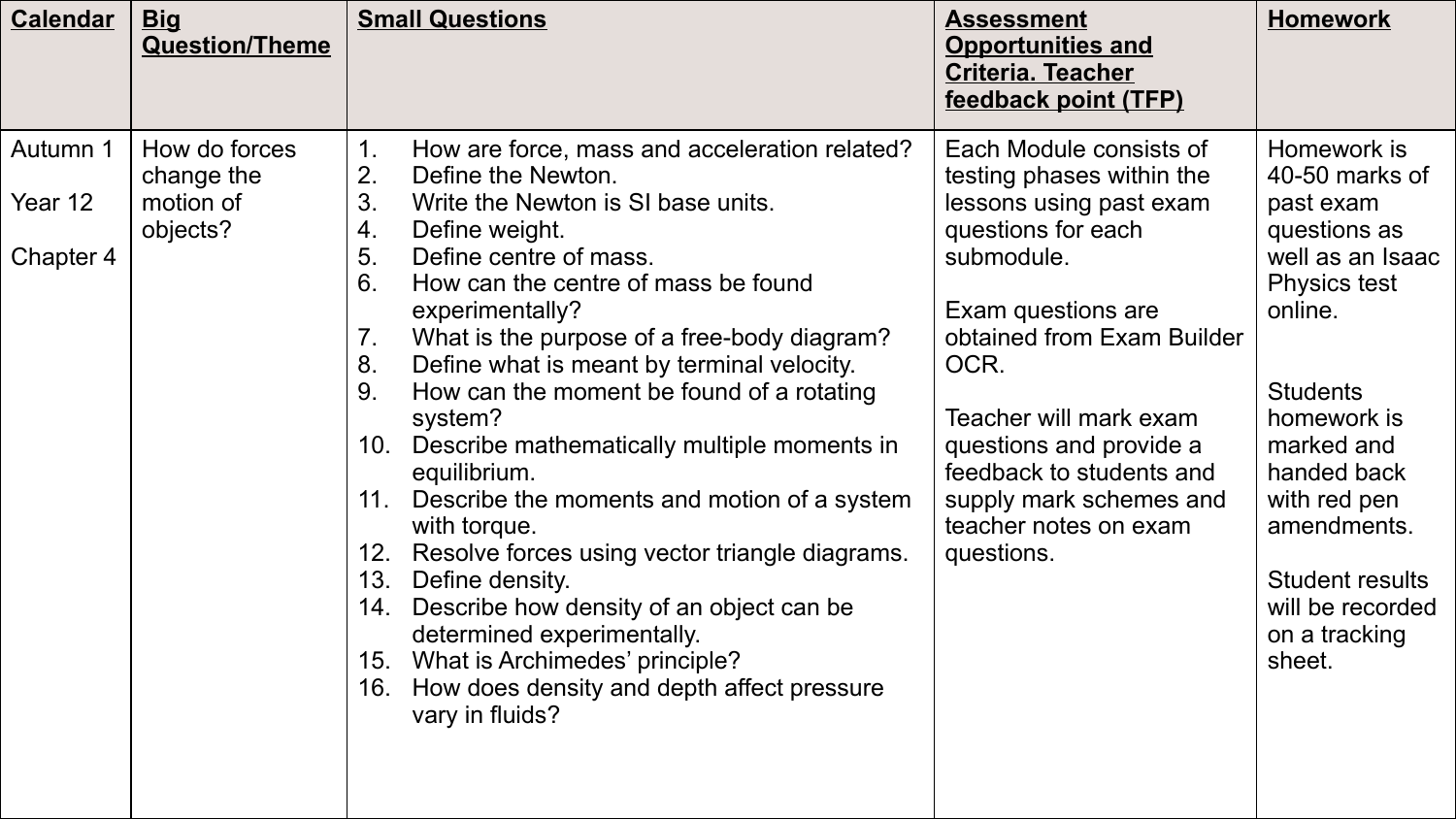| <b>Calendar</b>                  | <b>Big</b><br><b>Question/Theme</b>                                         | <b>Small Questions</b>                                                                                                                                                                                                                                                                                                                                                                                                                                                                                                                                                                                                                                                                | <b>Assessment</b><br><b>Opportunities and</b><br><b>Criteria. Teacher</b><br>feedback point (TFP)                                                                                                                                                                                                                                  | <b>Homework</b>                                                                                                                                                                                                                                                                  |
|----------------------------------|-----------------------------------------------------------------------------|---------------------------------------------------------------------------------------------------------------------------------------------------------------------------------------------------------------------------------------------------------------------------------------------------------------------------------------------------------------------------------------------------------------------------------------------------------------------------------------------------------------------------------------------------------------------------------------------------------------------------------------------------------------------------------------|------------------------------------------------------------------------------------------------------------------------------------------------------------------------------------------------------------------------------------------------------------------------------------------------------------------------------------|----------------------------------------------------------------------------------------------------------------------------------------------------------------------------------------------------------------------------------------------------------------------------------|
| Autumn 1<br>Year 12<br>Chapter 5 | How is energy<br>transferred and<br>transformed in<br>different<br>systems? | $\mathbf 1$ .<br>Define work done.<br>2.<br>Define the Joule.<br>3.<br>How is work done affected by the angle of an<br>applied force?<br>What is the law of conservation of energy?<br>4.<br>5.<br>What are the 10 types of energy?<br>6.<br>How is kinetic energy affected by mass/velocity<br>of an object?<br>7 <sub>1</sub><br>How is GPE affected by mass and height?<br>8.<br>How can KE and GPE be exchanged and<br>unified?<br>Define the Watt.<br>9.<br>How can the power of a moving object be<br>10.<br>calculated?<br>11. What affects the efficiency and how can it be<br>improved in different systems?<br>12. Why can the efficiency of a system never<br>exceed 100%? | Each Module consists of<br>testing phases within the<br>lessons using past exam<br>questions for each<br>submodule.<br>Exam questions are<br>obtained from Exam Builder<br>OCR.<br>Teacher will mark exam<br>questions and provide a<br>feedback to students and<br>supply mark schemes and<br>teacher notes on exam<br>questions. | Homework is<br>40-50 marks of<br>past exam<br>questions as<br>well as an Isaac<br>Physics test<br>online.<br><b>Students</b><br>homework is<br>marked and<br>handed back<br>with red pen<br>amendments.<br><b>Student results</b><br>will be recorded<br>on a tracking<br>sheet. |
|                                  |                                                                             |                                                                                                                                                                                                                                                                                                                                                                                                                                                                                                                                                                                                                                                                                       |                                                                                                                                                                                                                                                                                                                                    |                                                                                                                                                                                                                                                                                  |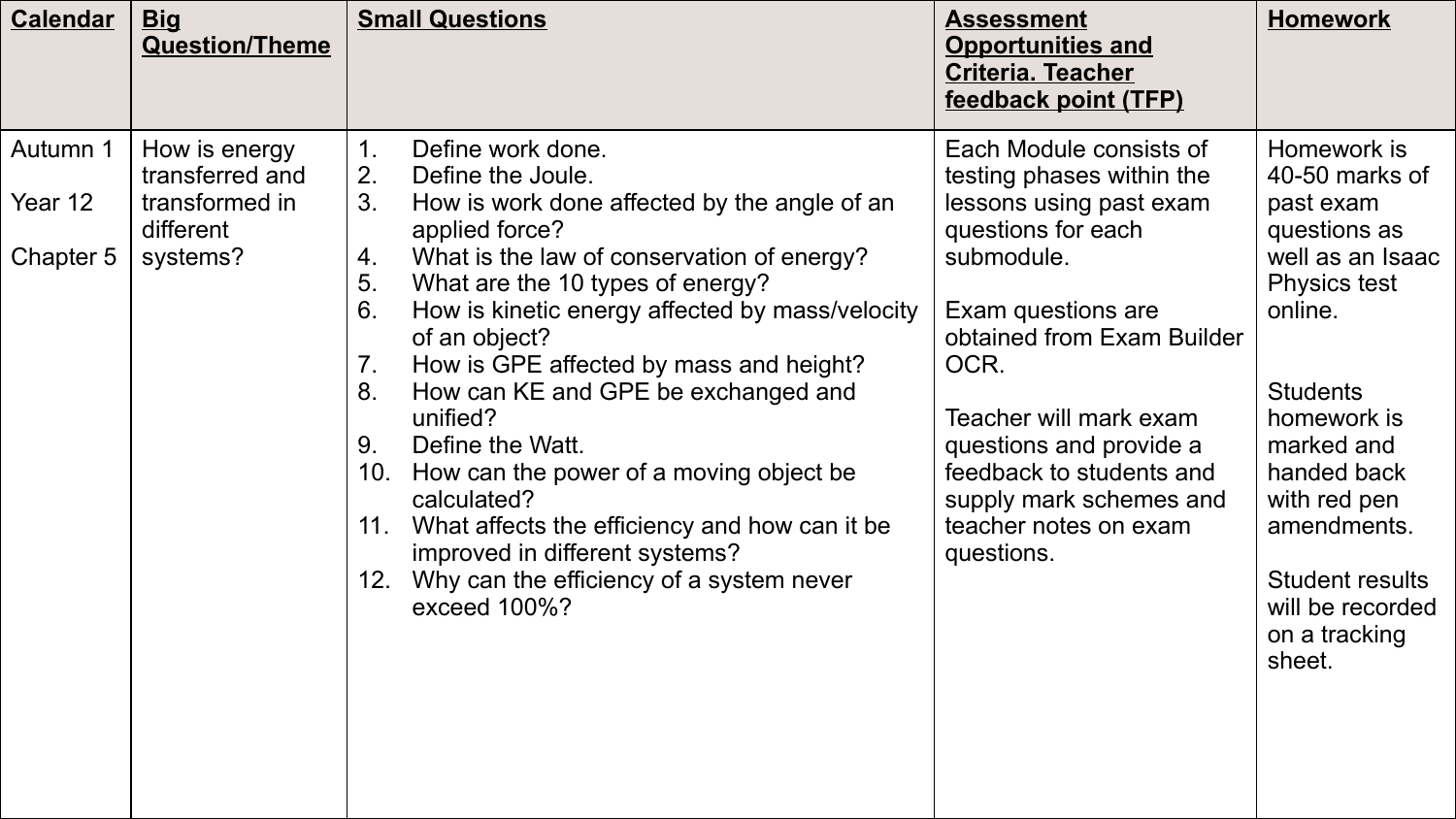| <b>Calendar</b>                     | <b>Big</b><br><b>Question/Theme</b>                                                      | <b>Small Questions</b>                                                                                                                                                                                                                                                                                                                                                                                                                                                                                                                                                                                                                                                                                                                                                                                                                                                                                                             | <b>Assessment</b><br><b>Opportunities and</b><br><b>Criteria. Teacher</b><br>feedback point (TFP)                                                                                                                                                                                                                                  | <b>Homework</b>                                                                                                                                                                                                                                                                         |
|-------------------------------------|------------------------------------------------------------------------------------------|------------------------------------------------------------------------------------------------------------------------------------------------------------------------------------------------------------------------------------------------------------------------------------------------------------------------------------------------------------------------------------------------------------------------------------------------------------------------------------------------------------------------------------------------------------------------------------------------------------------------------------------------------------------------------------------------------------------------------------------------------------------------------------------------------------------------------------------------------------------------------------------------------------------------------------|------------------------------------------------------------------------------------------------------------------------------------------------------------------------------------------------------------------------------------------------------------------------------------------------------------------------------------|-----------------------------------------------------------------------------------------------------------------------------------------------------------------------------------------------------------------------------------------------------------------------------------------|
| Autumn 2<br>Year 12<br>Chapter<br>6 | How can the<br>properties of<br>different materials<br>be described and<br>investigated. | Define the spring constant of a spring.<br>2.<br>What is Hooke's Law?<br>3 <sub>1</sub><br>When does Hooke's Law apply to a stretched<br>object?<br>When is Hooke's Law not applied?<br>4.<br>5.<br>How can the spring constant of a material be<br>determined experimentally?<br>How is elastic potential energy related to force,<br>6.<br>extension and the spring constant?<br>Describe how energy changes and is<br>7.<br>exchanged in a stretched object from GPE/KE.<br>Why do elastic materials transfer less energy<br>8.<br>when being unloaded compared to the elastic<br>energy when being loaded?<br>Describe the pattern of a loaded elastic, brittle<br>9.<br>and ductile material.<br>10. What is meant by young's modulus?<br>How can the young's modulus be determined<br>11.<br>experimentally for different materials?<br>12. How is the stress/strain graph used to describe<br>the elasticity of a material? | Each Module consists of<br>testing phases within the<br>lessons using past exam<br>questions for each<br>submodule.<br>Exam questions are<br>obtained from Exam Builder<br>OCR.<br>Teacher will mark exam<br>questions and provide a<br>feedback to students and<br>supply mark schemes and<br>teacher notes on exam<br>questions. | Homework is<br>40-50 marks of<br>past exam<br>questions as<br>well as an Isaac<br><b>Physics test</b><br>online.<br><b>Students</b><br>homework is<br>marked and<br>handed back<br>with red pen<br>amendments.<br><b>Student results</b><br>will be recorded<br>on a tracking<br>sheet. |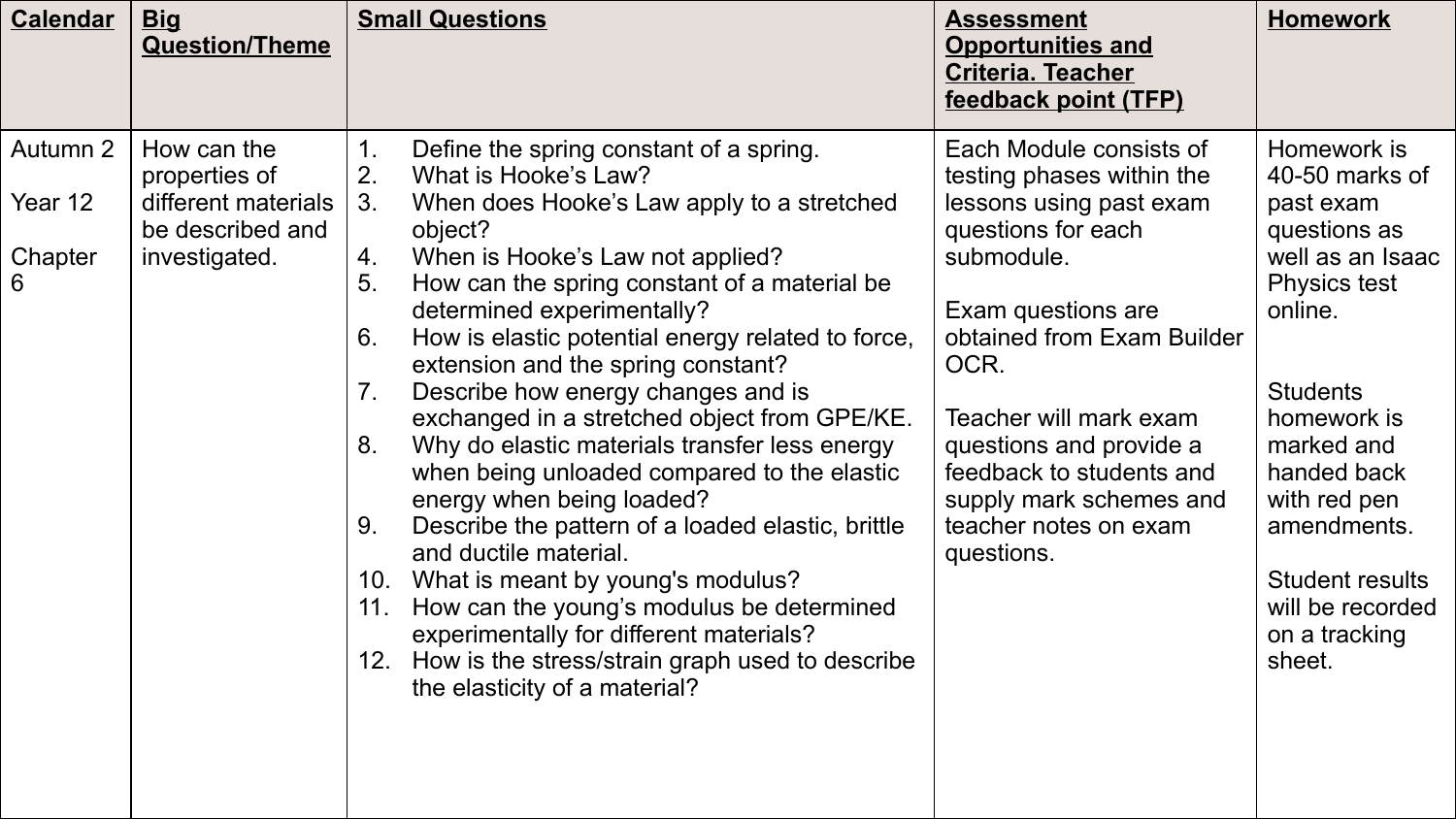| <b>Calendar</b>                  | <u>Big</u><br><b>Question/Theme</b>                                  | <b>Small Questions</b>                                                                                                                                                                                                                                                                                                                                                                                                                                                                                                                                                                                                                                                                                                                                                            | <b>Assessment</b><br><b>Opportunities and</b><br><b>Criteria. Teacher</b><br>feedback point (TFP)                                                                                                                                                                                                                                  | <b>Homework</b>                                                                                                                                                                                                                                                                         |
|----------------------------------|----------------------------------------------------------------------|-----------------------------------------------------------------------------------------------------------------------------------------------------------------------------------------------------------------------------------------------------------------------------------------------------------------------------------------------------------------------------------------------------------------------------------------------------------------------------------------------------------------------------------------------------------------------------------------------------------------------------------------------------------------------------------------------------------------------------------------------------------------------------------|------------------------------------------------------------------------------------------------------------------------------------------------------------------------------------------------------------------------------------------------------------------------------------------------------------------------------------|-----------------------------------------------------------------------------------------------------------------------------------------------------------------------------------------------------------------------------------------------------------------------------------------|
| Autumn 2<br>Year 12<br>Chapter 7 | What determines<br>the forces and<br>momentums<br>within collisions? | What is Newton's 1 <sup>st</sup> Law of motion?<br>$\mathbf 1$ .<br>2.<br>What is Newton's 2 <sup>nd</sup> Law of motion?<br>3.<br>What is Newton's 3 <sup>rd</sup> Law of motion?<br>How do different fields interact?<br>4.<br>5.<br>Define linear momentum in its base units.<br>6.<br>How is momentum related to mass and<br>velocity?<br>Apply the conservation of momentum to a<br>7.<br>changing system e.g. collision.<br>Explain that Newton's second law is the rate of<br>8.<br>change of momentum.<br>Apply Newton's 2 <sup>nd</sup> law to a collision.<br>9.<br>10. Analyse an impulse from a F/t graph.<br>What does the area under a F/t graph<br>11.<br>represent?<br>How can a collision in 2 dimensions be<br>12.<br>resolved to describe momentum of objects. | Each Module consists of<br>testing phases within the<br>lessons using past exam<br>questions for each<br>submodule.<br>Exam questions are<br>obtained from Exam Builder<br>OCR.<br>Teacher will mark exam<br>questions and provide a<br>feedback to students and<br>supply mark schemes and<br>teacher notes on exam<br>questions. | Homework is<br>40-50 marks of<br>past exam<br>questions as<br>well as an Isaac<br><b>Physics test</b><br>online.<br><b>Students</b><br>homework is<br>marked and<br>handed back<br>with red pen<br>amendments.<br><b>Student results</b><br>will be recorded<br>on a tracking<br>sheet. |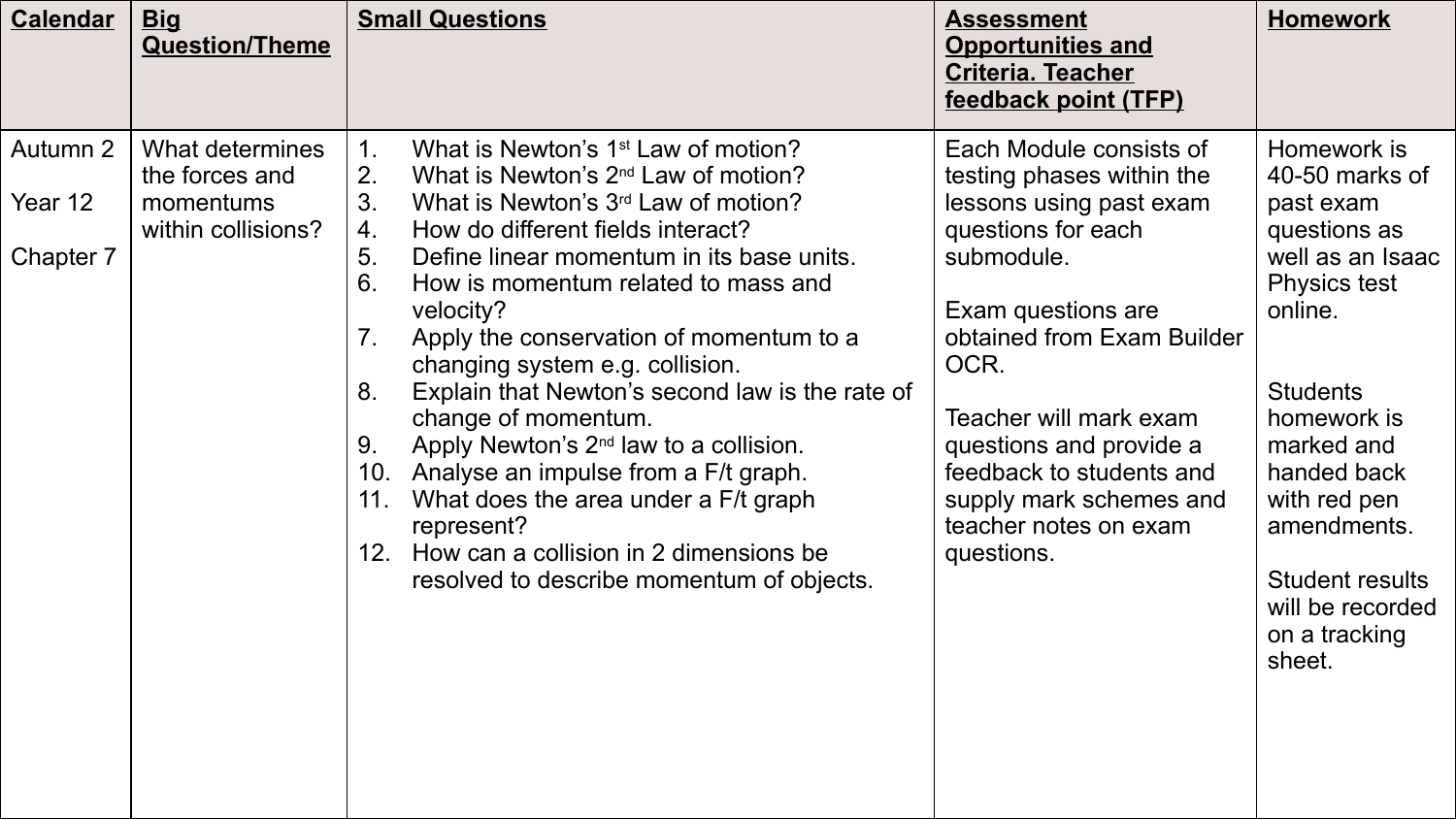| <b>Calendar</b>                               | <u>Big</u><br><b>Question/Theme</b>                                   | <b>Small Questions</b>                                                                                                                                                                                                                                                                                                                                                                                                                                                                                                                                                                                                                                                                                                                                                                                            | <b>Assessment</b><br><b>Opportunities and</b><br><b>Criteria. Teacher</b><br>feedback point (TFP)                                                                                                                                                                                                                                  | <b>Homework</b>                                                                                                                                                                                                                                                                         |
|-----------------------------------------------|-----------------------------------------------------------------------|-------------------------------------------------------------------------------------------------------------------------------------------------------------------------------------------------------------------------------------------------------------------------------------------------------------------------------------------------------------------------------------------------------------------------------------------------------------------------------------------------------------------------------------------------------------------------------------------------------------------------------------------------------------------------------------------------------------------------------------------------------------------------------------------------------------------|------------------------------------------------------------------------------------------------------------------------------------------------------------------------------------------------------------------------------------------------------------------------------------------------------------------------------------|-----------------------------------------------------------------------------------------------------------------------------------------------------------------------------------------------------------------------------------------------------------------------------------------|
| Autumn 2<br>/Spring 1<br>Year 12<br>Chapter 8 | How does charge<br>interact with<br>different types of<br>conductors? | Define the Coulomb.<br>1.<br>2.<br>Define electrical current.<br>3.<br>Relate electrical current to charge.<br>Explain how different change pairs interact.<br>4.<br>5.<br>Describe the similarities of electrical current<br>and electron flow.<br>Describe the differences between electrical<br>6.<br>current and electron flow.<br>Explain how electrons move through a metallic<br>$7_{\cdot}$<br>conductor.<br>Define Kirchhoff's first law.<br>8.<br>Explain how charge and current changes at a<br>9.<br>junction in a circuit.<br>10. Explain how to determine the mean drift<br>velocity of electrons through a conductor.<br>11. State what is meant by the electron number<br>density of a conductor.<br>12. Analyse conductors, semiconductors and<br>insulators in terms on electron number density | Each Module consists of<br>testing phases within the<br>lessons using past exam<br>questions for each<br>submodule.<br>Exam questions are<br>obtained from Exam Builder<br>OCR.<br>Teacher will mark exam<br>questions and provide a<br>feedback to students and<br>supply mark schemes and<br>teacher notes on exam<br>questions. | Homework is<br>40-50 marks of<br>past exam<br>questions as<br>well as an Isaac<br><b>Physics test</b><br>online.<br><b>Students</b><br>homework is<br>marked and<br>handed back<br>with red pen<br>amendments.<br><b>Student results</b><br>will be recorded<br>on a tracking<br>sheet. |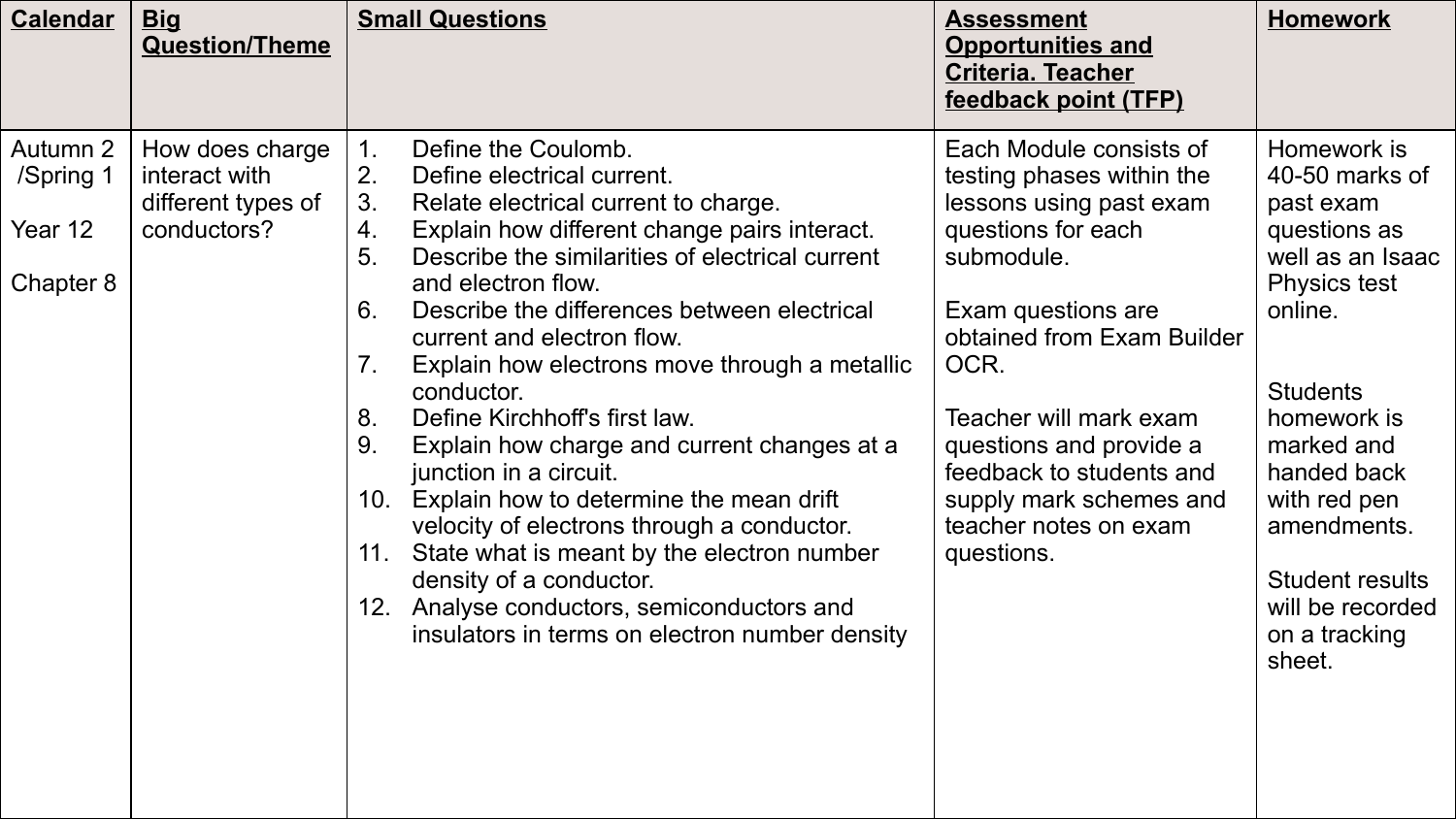| <b>Calendar</b>                                               | <u>Big</u><br><b>Question/Theme</b>                                    | <b>Small Questions</b>                                                                                                                                                                                                                                                                                                                                                                                                                                                                                                                                                                                                                                                                                                                                                                                                                                                                                                                                                                                                                                                                                                                                                                                                                      | <b>Assessment</b><br><b>Opportunities and</b><br><b>Criteria. Teacher</b><br>feedback point (TFP)                                                                                                                                                                                                                                  | <b>Homework</b>                                                                                                                                                                                                                                                                         |
|---------------------------------------------------------------|------------------------------------------------------------------------|---------------------------------------------------------------------------------------------------------------------------------------------------------------------------------------------------------------------------------------------------------------------------------------------------------------------------------------------------------------------------------------------------------------------------------------------------------------------------------------------------------------------------------------------------------------------------------------------------------------------------------------------------------------------------------------------------------------------------------------------------------------------------------------------------------------------------------------------------------------------------------------------------------------------------------------------------------------------------------------------------------------------------------------------------------------------------------------------------------------------------------------------------------------------------------------------------------------------------------------------|------------------------------------------------------------------------------------------------------------------------------------------------------------------------------------------------------------------------------------------------------------------------------------------------------------------------------------|-----------------------------------------------------------------------------------------------------------------------------------------------------------------------------------------------------------------------------------------------------------------------------------------|
| Spring<br>1 /Spring<br>$\overline{2}$<br>Year 12<br>Chapter 9 | How can circuits<br>be experimentally<br>designed and<br>investigated? | Recall the basic circuit symbols.<br>1.<br>2.<br>Define the volt.<br>3.<br>Describe what is meant by electromotive force and<br>potential difference.<br>State the similarity between p.d. and e.m.f.<br>4.<br>5.<br>State a difference between p.d. and e.m.f.<br>6.<br>Explain how the velocity of an electron is affected by<br>the accelerating potential difference.<br>7.<br>Relate the kinetic energy and electrical energy of an<br>emitted electron from a hot filament in an electron<br>gun.<br>Define the Ohm.<br>8.<br>Relate the resistance of a component to the current<br>9.<br>flowing through it and the potential difference across<br>the component.<br>Define Ohm's law and its conditions.<br>10.<br>Explain how temperature affects mean drift velocity.<br>11.<br>12.<br>Describe the I/V characteristics of filament lamps,<br>resistors, wires and diodes.<br>13.<br>Explain the use of diodes in simple circuits.<br>Define resistivity and its factors.<br>14.<br>Describe how a thermistor affects the current of a<br>15.<br>circuit from its temperature.<br>Describe how a LDR affects the current of a circuit<br>16.<br>from light intensity.<br>How can the power of an appliance be calculated?<br>17. | Each Module consists of<br>testing phases within the<br>lessons using past exam<br>questions for each<br>submodule.<br>Exam questions are<br>obtained from Exam Builder<br>OCR.<br>Teacher will mark exam<br>questions and provide a<br>feedback to students and<br>supply mark schemes and<br>teacher notes on exam<br>questions. | Homework is<br>40-50 marks of<br>past exam<br>questions as<br>well as an Isaac<br><b>Physics test</b><br>online.<br><b>Students</b><br>homework is<br>marked and<br>handed back<br>with red pen<br>amendments.<br><b>Student results</b><br>will be recorded<br>on a tracking<br>sheet. |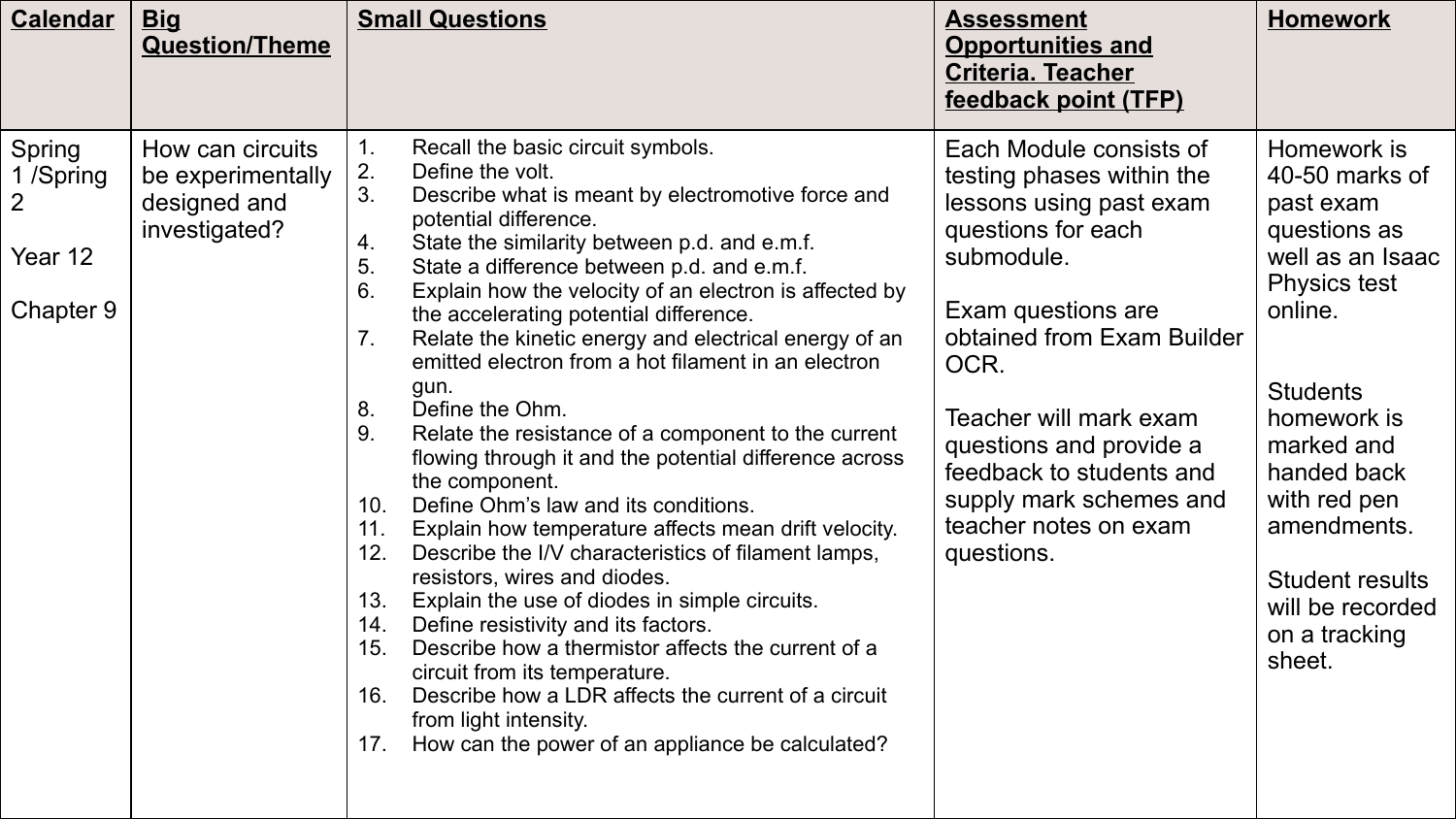| <b>Calendar</b>                      | <b>Big</b><br><b>Question/Theme</b>                                                                                                   | <b>Small Questions</b>                                                                                                                                                                                                                                                                                                                                                                                                                                                                                                                                                                                                                                                                                                                                                                                                                                                                                                                  | <b>Assessment</b><br><b>Opportunities and</b><br><b>Criteria. Teacher</b><br>feedback point (TFP)                                                                                                                                                                                                                                  | <b>Homework</b>                                                                                                                                                                                                                                                                         |
|--------------------------------------|---------------------------------------------------------------------------------------------------------------------------------------|-----------------------------------------------------------------------------------------------------------------------------------------------------------------------------------------------------------------------------------------------------------------------------------------------------------------------------------------------------------------------------------------------------------------------------------------------------------------------------------------------------------------------------------------------------------------------------------------------------------------------------------------------------------------------------------------------------------------------------------------------------------------------------------------------------------------------------------------------------------------------------------------------------------------------------------------|------------------------------------------------------------------------------------------------------------------------------------------------------------------------------------------------------------------------------------------------------------------------------------------------------------------------------------|-----------------------------------------------------------------------------------------------------------------------------------------------------------------------------------------------------------------------------------------------------------------------------------------|
| Spring 2<br>Year 12<br>Chapter<br>10 | How can<br>resistance be<br>used to<br>manipulate the<br>current and<br>potential<br>difference across<br>components in a<br>circuit? | Define Kirchhoff's 2 <sup>nd</sup> law.<br>2.<br>Describe how current works in series and<br>parallel circuits.<br>3.<br>Describe how p.d. works in series and parallel<br>circuits.<br>Explain how resistance changes when<br>4.<br>combining resistors in series.<br>Explain how resistance changes when<br>5 <sub>1</sub><br>combining resistors in parallel.<br>6.<br>Describe how internal resistance affects e.m.f.<br>7 <sub>1</sub><br>Relate terminal p.d. and lost volts to e.m.f.<br>8.<br>Explain experimentally how internal resistance<br>can be determined from a battery.<br>Describe the use of potential divider circuits.<br>9.<br>Apply Kirchhoff's law to a potential divider<br>10.<br>circuit.<br>Explain how a potential divider circuit can be<br>11.<br>used in sensing circuits for light intensity and<br>temperature.<br>Describe the use of a variable resistor in a<br>12.<br>potential divider circuit. | Each Module consists of<br>testing phases within the<br>lessons using past exam<br>questions for each<br>submodule.<br>Exam questions are<br>obtained from Exam Builder<br>OCR.<br>Teacher will mark exam<br>questions and provide a<br>feedback to students and<br>supply mark schemes and<br>teacher notes on exam<br>questions. | Homework is<br>40-50 marks of<br>past exam<br>questions as<br>well as an Isaac<br><b>Physics test</b><br>online.<br><b>Students</b><br>homework is<br>marked and<br>handed back<br>with red pen<br>amendments.<br><b>Student results</b><br>will be recorded<br>on a tracking<br>sheet. |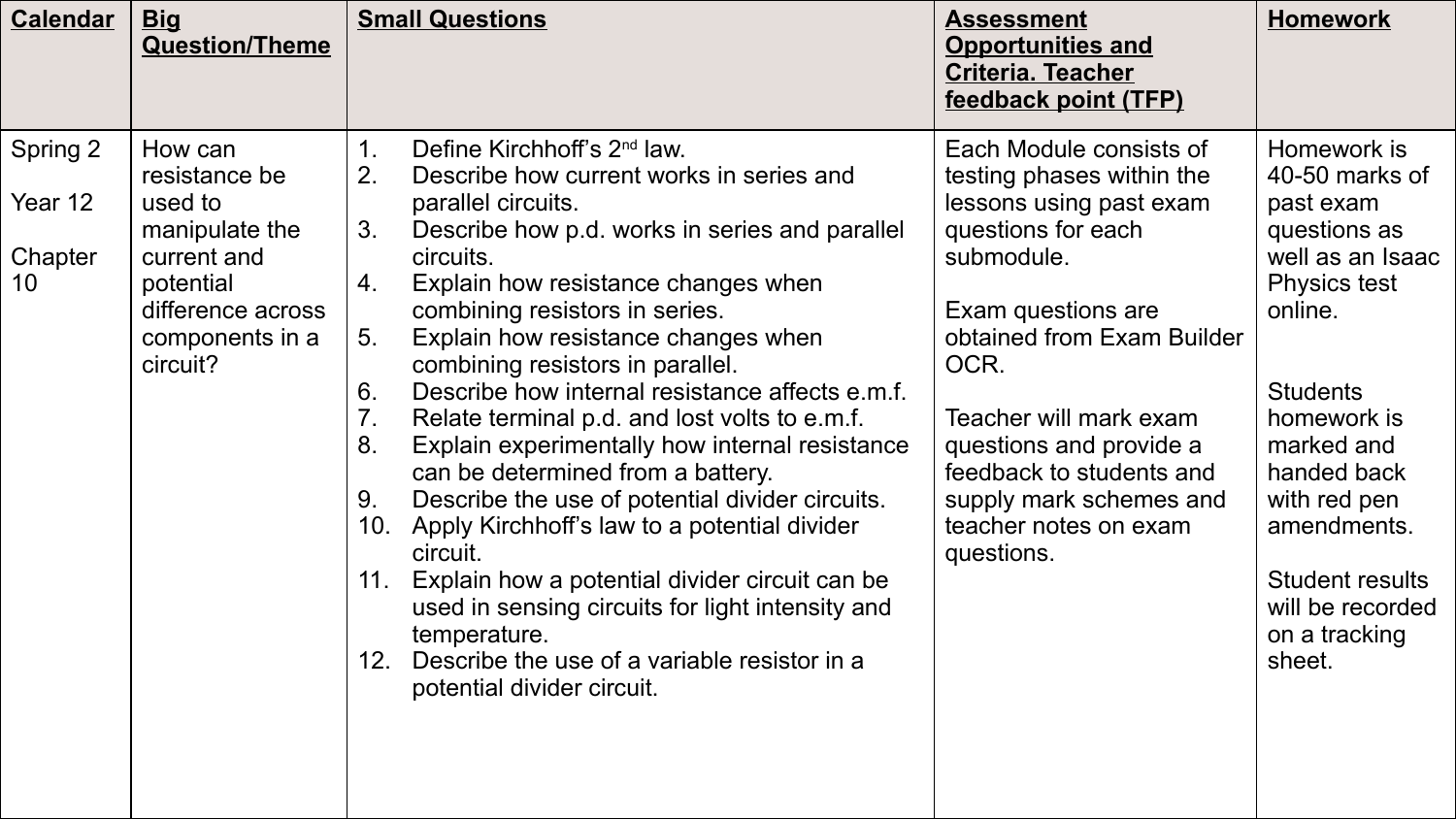| <b>Calendar</b> | <b>Big</b><br><b>Question/Theme</b>  |          | <b>Small Questions</b>                                                                                                                                                    | <b>Assessment</b><br><b>Opportunities and</b><br><b>Criteria. Teacher</b>    | <b>Homework</b>                                    |
|-----------------|--------------------------------------|----------|---------------------------------------------------------------------------------------------------------------------------------------------------------------------------|------------------------------------------------------------------------------|----------------------------------------------------|
|                 |                                      |          |                                                                                                                                                                           | feedback point (TFP)                                                         |                                                    |
| Spring 2        | How can waves<br>be explained from   | 1.<br>2. | What is meant by a transverse wave?<br>What is meant by a longitudinal wave?                                                                                              | Each Module consists of<br>testing phases within the                         | Homework is<br>40-50 marks of                      |
| Year 12         | their different<br>interactions with | 3.       | Describe the similarities and differences<br>between transverse and longitudinal waves.                                                                                   | lessons using past exam<br>questions for each                                | past exam<br>questions as                          |
| Chapter<br>11   | matter.                              | 4.       | Define the terms: displacement, amplitude,<br>wavelength, period, frequency and wave speed<br>with units.                                                                 | submodule.<br>Exam questions are                                             | well as an Isaac<br><b>Physics test</b><br>online. |
|                 |                                      | 5.<br>6. | Graphically analyse progressive waves.<br>Define what is meant by phase difference                                                                                        | obtained from Exam Builder<br>OCR.                                           |                                                    |
|                 |                                      | 7.       | between waves.<br>Experimentally describe how waves can<br>analysed.                                                                                                      | Teacher will mark exam<br>questions and provide a                            | <b>Students</b><br>homework is<br>marked and       |
|                 |                                      | 8.<br>9. | Explain how a wave can be reflected.<br>Explain how a wave can be refracted.<br>10. Explain how a wave can be diffracted.                                                 | feedback to students and<br>supply mark schemes and<br>teacher notes on exam | handed back<br>with red pen<br>amendments.         |
|                 |                                      | 11.      | What is meant by polarisation of a wave?<br>12. Apply an inverse square law to the intensity of<br>light.                                                                 | questions.                                                                   | <b>Student results</b><br>will be recorded         |
|                 |                                      | 13.      | Describe the electromagnetic spectrum.<br>14. Explain how EM waves are polarised.<br>15. Explain the effect of refection index and how a<br>wave is internally reflected. |                                                                              | on a tracking<br>sheet.                            |
|                 |                                      |          |                                                                                                                                                                           |                                                                              |                                                    |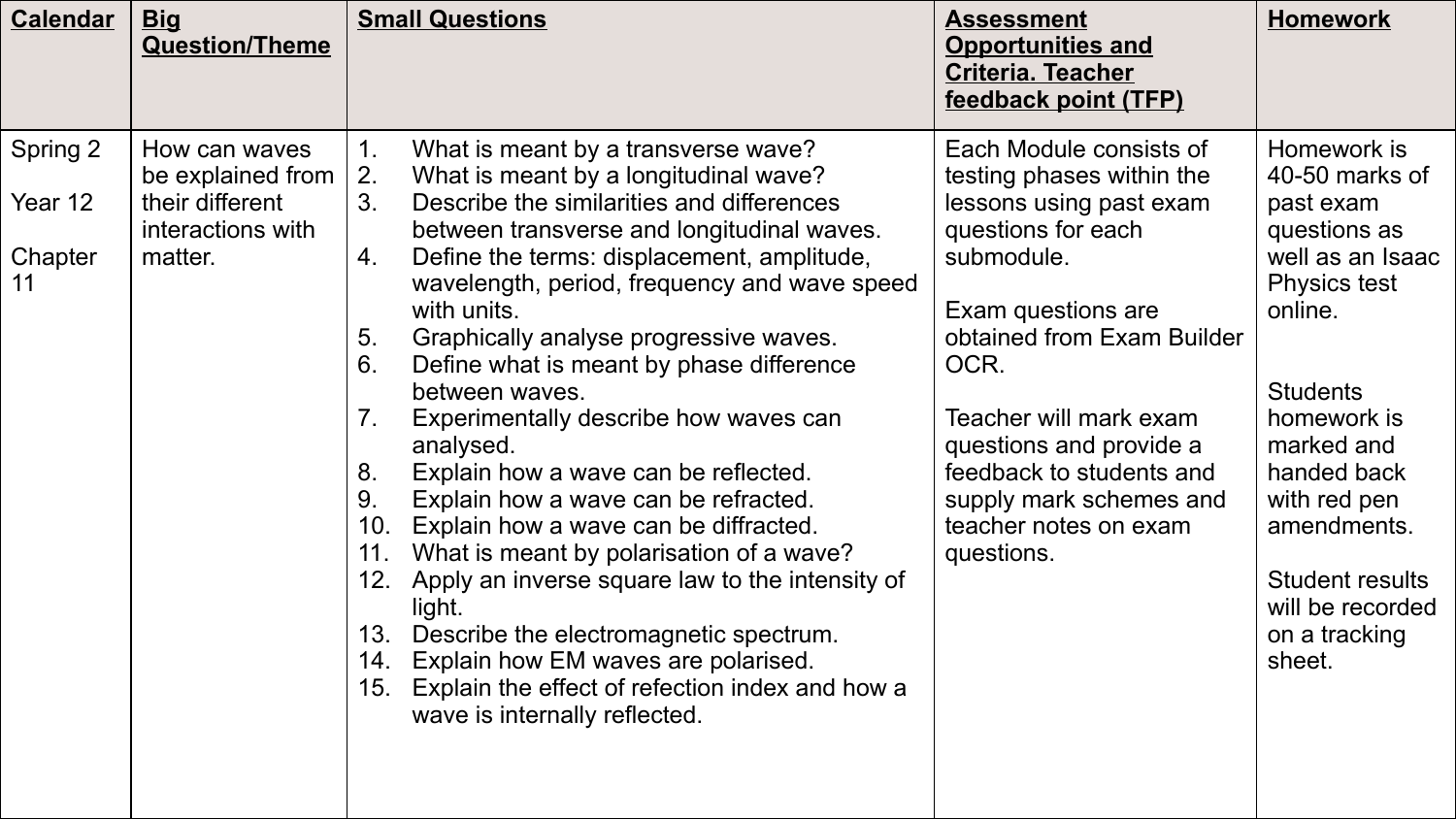| <b>Calendar</b><br><u>Big</u><br><b>Question/Theme</b>                              | <b>Small Questions</b>                                                                                                                                                                                                                                                                                                                                                                                                                                                                                                                                                                                                                                                                                                                                                                                                                                                                                                                                            | <b>Assessment</b><br><b>Opportunities and</b><br><b>Criteria. Teacher</b><br>feedback point (TFP)                                                                                                                                                                                                                                  | <b>Homework</b>                                                                                                                                                                                                                                                                  |
|-------------------------------------------------------------------------------------|-------------------------------------------------------------------------------------------------------------------------------------------------------------------------------------------------------------------------------------------------------------------------------------------------------------------------------------------------------------------------------------------------------------------------------------------------------------------------------------------------------------------------------------------------------------------------------------------------------------------------------------------------------------------------------------------------------------------------------------------------------------------------------------------------------------------------------------------------------------------------------------------------------------------------------------------------------------------|------------------------------------------------------------------------------------------------------------------------------------------------------------------------------------------------------------------------------------------------------------------------------------------------------------------------------------|----------------------------------------------------------------------------------------------------------------------------------------------------------------------------------------------------------------------------------------------------------------------------------|
| Spring 2<br>Ho do waves<br>interact with each<br>Year 12<br>other?<br>Chapter<br>12 | What is meant by superposition of waves?<br>$\mathbf 1$ .<br>2.<br>Relate the phase difference to the interference of<br>waves.<br>3.<br>When does constructive interference occur?<br>4.<br>When does destructive interference occur?<br>5.<br>Describe the maxima and minima of an<br>interference pattern.<br>6.<br>Relate the path difference to the maxima and<br>minima.<br>7 <sub>1</sub><br>Experimentally explain how waves can be<br>superposed and the interference pattern<br>variables.<br>8.<br>Describe the process of Young's double slit<br>experiment.<br>Explain how the wavelength of monochromatic<br>9.<br>light can be found.<br>Describe how a stationary wave can be formed.<br>10.<br>11.<br>Experimentally describe how microwaves can be<br>used to create a stationary wave.<br>12.<br>Describe the harmonic patterns of stationary<br>waves.<br>13.<br>Explain how stationary waves are formed in air<br>columns using sound waves. | Each Module consists of<br>testing phases within the<br>lessons using past exam<br>questions for each<br>submodule.<br>Exam questions are<br>obtained from Exam Builder<br>OCR.<br>Teacher will mark exam<br>questions and provide a<br>feedback to students and<br>supply mark schemes and<br>teacher notes on exam<br>questions. | Homework is<br>40-50 marks of<br>past exam<br>questions as<br>well as an Isaac<br><b>Physics test</b><br>online.<br><b>Students</b><br>homework is<br>marked and<br>handed back<br>with red pen<br>amendments.<br>Student results<br>will be recorded<br>on a tracking<br>sheet. |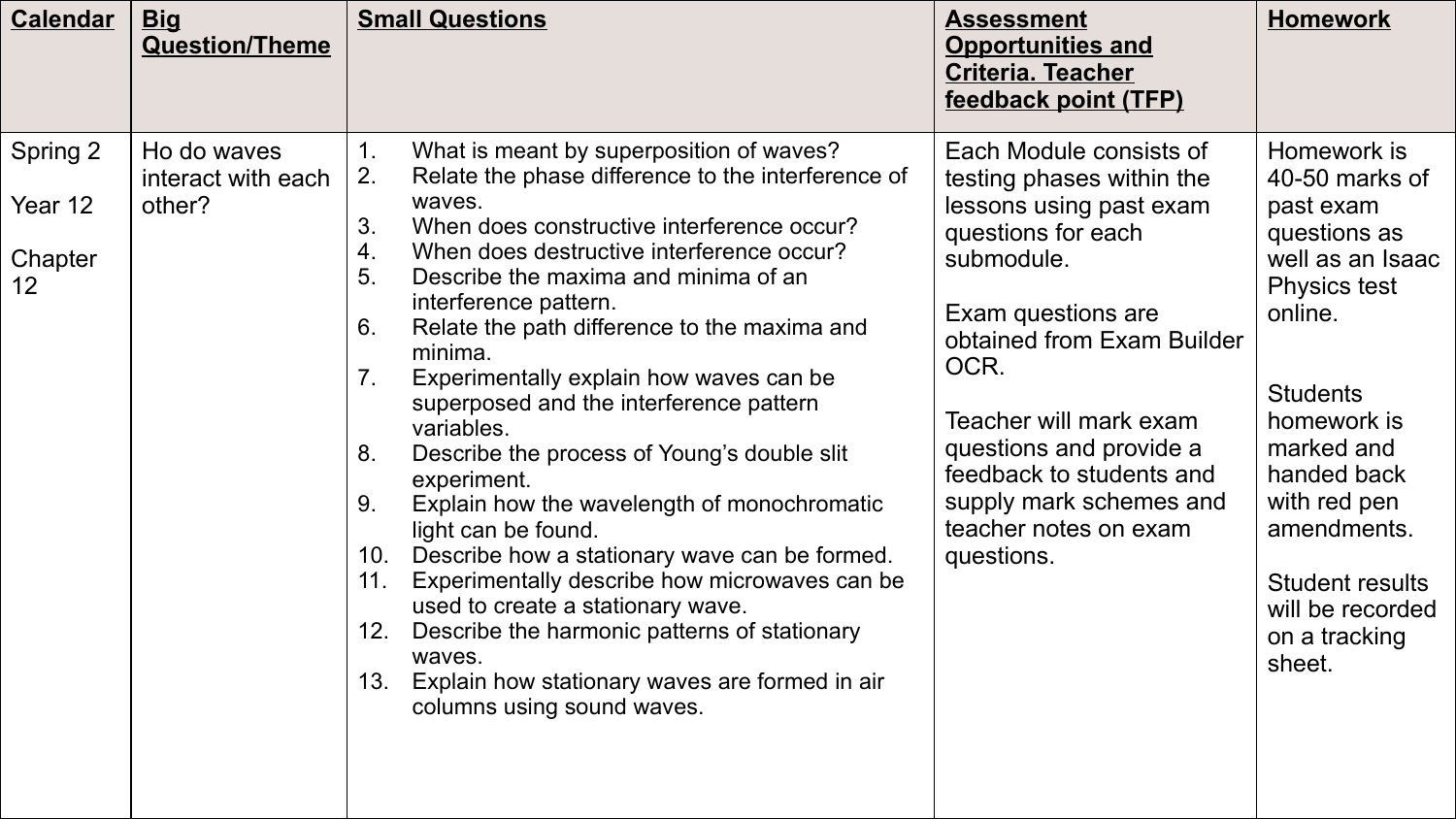| <b>Calendar</b>                    | <b>Big</b><br><b>Question/Theme</b>                                                                    | <b>Small Questions</b>                                                                                                                                                                                                                                                                                                                                                                                                                                                                                                                                                                                                                                                                                                                                                                                                                                                                                                                                                  | <b>Assessment</b><br><b>Opportunities and</b><br><b>Criteria. Teacher</b><br>feedback point (TFP)                                                                                                                                                                                                                                  | <b>Homework</b>                                                                                                                                                                                                                                                                         |
|------------------------------------|--------------------------------------------------------------------------------------------------------|-------------------------------------------------------------------------------------------------------------------------------------------------------------------------------------------------------------------------------------------------------------------------------------------------------------------------------------------------------------------------------------------------------------------------------------------------------------------------------------------------------------------------------------------------------------------------------------------------------------------------------------------------------------------------------------------------------------------------------------------------------------------------------------------------------------------------------------------------------------------------------------------------------------------------------------------------------------------------|------------------------------------------------------------------------------------------------------------------------------------------------------------------------------------------------------------------------------------------------------------------------------------------------------------------------------------|-----------------------------------------------------------------------------------------------------------------------------------------------------------------------------------------------------------------------------------------------------------------------------------------|
| Summer<br>Year 12<br>Chapter<br>13 | How can<br>electrons and<br>waves be related<br>to describe wave-<br>particle duality of<br>particles. | Define what a photon is.<br>2.<br>How is the energy of a photon related to its<br>wavelength and frequency?<br>Experimentally explain how the threshold p.d.<br>3.<br>can be used to determine Planck's constant.<br>How does the threshold p.d., of an LED change<br>4.<br>with the emitted photon's wavelength and<br>frequency?<br>What is the photoelectric effect?<br>5.<br>What is meant by the threshold frequency of a<br>6.<br>metal?<br>What is meant by the work function of a metal?<br>7.<br>How does the kinetic energy of an emitted<br>8.<br>electron relate to the incident photon's<br>wavelength and frequency?<br>What is meant by wave-particle duality?<br>9.<br>How can the de Broglie wavelength of an<br>10.<br>electron be determined?<br>How is velocity of an electron related to the de<br>11.<br>Broglie wavelength of the electron?<br>12. How is Kinetic energy of an electron related to<br>the de Broglie wavelength of the electron? | Each Module consists of<br>testing phases within the<br>lessons using past exam<br>questions for each<br>submodule.<br>Exam questions are<br>obtained from Exam Builder<br>OCR.<br>Teacher will mark exam<br>questions and provide a<br>feedback to students and<br>supply mark schemes and<br>teacher notes on exam<br>questions. | Homework is<br>40-50 marks of<br>past exam<br>questions as<br>well as an Isaac<br><b>Physics test</b><br>online.<br><b>Students</b><br>homework is<br>marked and<br>handed back<br>with red pen<br>amendments.<br><b>Student results</b><br>will be recorded<br>on a tracking<br>sheet. |
|                                    |                                                                                                        |                                                                                                                                                                                                                                                                                                                                                                                                                                                                                                                                                                                                                                                                                                                                                                                                                                                                                                                                                                         |                                                                                                                                                                                                                                                                                                                                    |                                                                                                                                                                                                                                                                                         |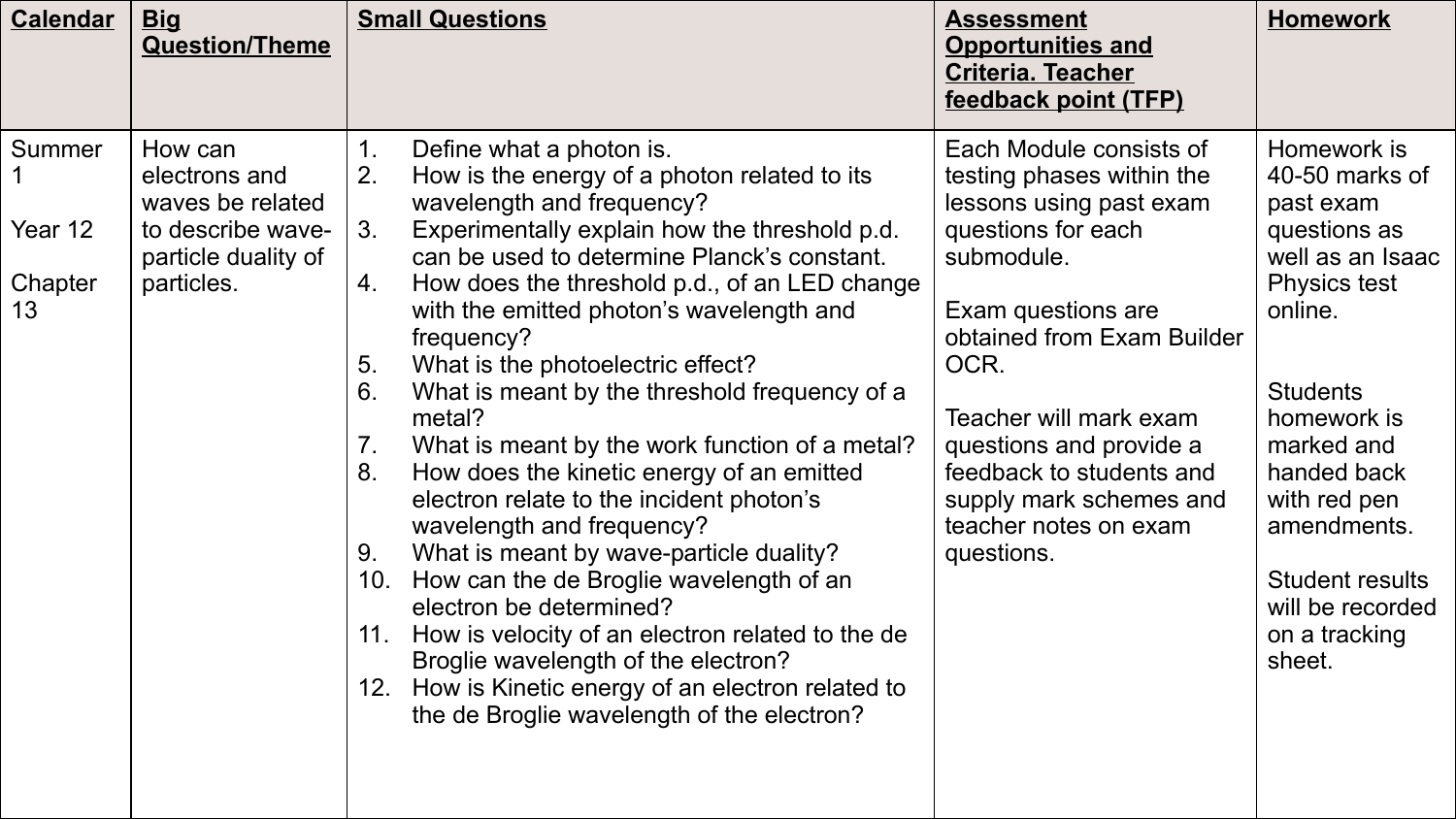| <b>Calendar</b>                      | <b>Big</b><br><b>Question/Theme</b>                                                                                                           | <b>Small Questions</b>                                                                                                                                                                                                                                                                                                                                                                                                                                                                                                                                                                                                                                                                                                                                         | <b>Assessment</b><br><b>Opportunities and</b><br><b>Criteria. Teacher</b><br>feedback point (TFP)                                                                                                                                                                                                                                  | <b>Homework</b>                                                                                                                                                                                                                                                                         |
|--------------------------------------|-----------------------------------------------------------------------------------------------------------------------------------------------|----------------------------------------------------------------------------------------------------------------------------------------------------------------------------------------------------------------------------------------------------------------------------------------------------------------------------------------------------------------------------------------------------------------------------------------------------------------------------------------------------------------------------------------------------------------------------------------------------------------------------------------------------------------------------------------------------------------------------------------------------------------|------------------------------------------------------------------------------------------------------------------------------------------------------------------------------------------------------------------------------------------------------------------------------------------------------------------------------------|-----------------------------------------------------------------------------------------------------------------------------------------------------------------------------------------------------------------------------------------------------------------------------------------|
| Autumn 1<br>Year 13<br>Chapter<br>14 | How does the<br>kinetic model of<br>matter explain<br>how thermal<br>energy<br>corresponds to<br>the motion of<br>particles within<br>matter? | Define thermal equilibrium in terms of energy<br>1.<br>transfer, recalling the zeroth law of<br>thermodynamics.<br>2.<br>Explain the use of an absolute temperature<br>scale.<br>3.<br><b>Convert Celsius to Kelvin.</b><br>Describe the kinetic models of solids, liquids<br>4.<br>and gases.<br>Explain what Brownian motion describes about<br>5.<br>particle theory.<br>Explain how the internal energy of a system<br>6.<br>changes during a change of state.<br>Experimentally describe how to determine the<br>7.<br>specific heat capacity of a material.<br>Define the terms specific latent heat of fusion<br>8.<br>and latent heat of vaporisation.<br>Analyse the cooling/heating curves to<br>9.<br>determine latent heat of fusion/vaporisation. | Each Module consists of<br>testing phases within the<br>lessons using past exam<br>questions for each<br>submodule.<br>Exam questions are<br>obtained from Exam Builder<br>OCR.<br>Teacher will mark exam<br>questions and provide a<br>feedback to students and<br>supply mark schemes and<br>teacher notes on exam<br>questions. | Homework is<br>40-50 marks of<br>past exam<br>questions as<br>well as an Isaac<br><b>Physics test</b><br>online.<br><b>Students</b><br>homework is<br>marked and<br>handed back<br>with red pen<br>amendments.<br><b>Student results</b><br>will be recorded<br>on a tracking<br>sheet. |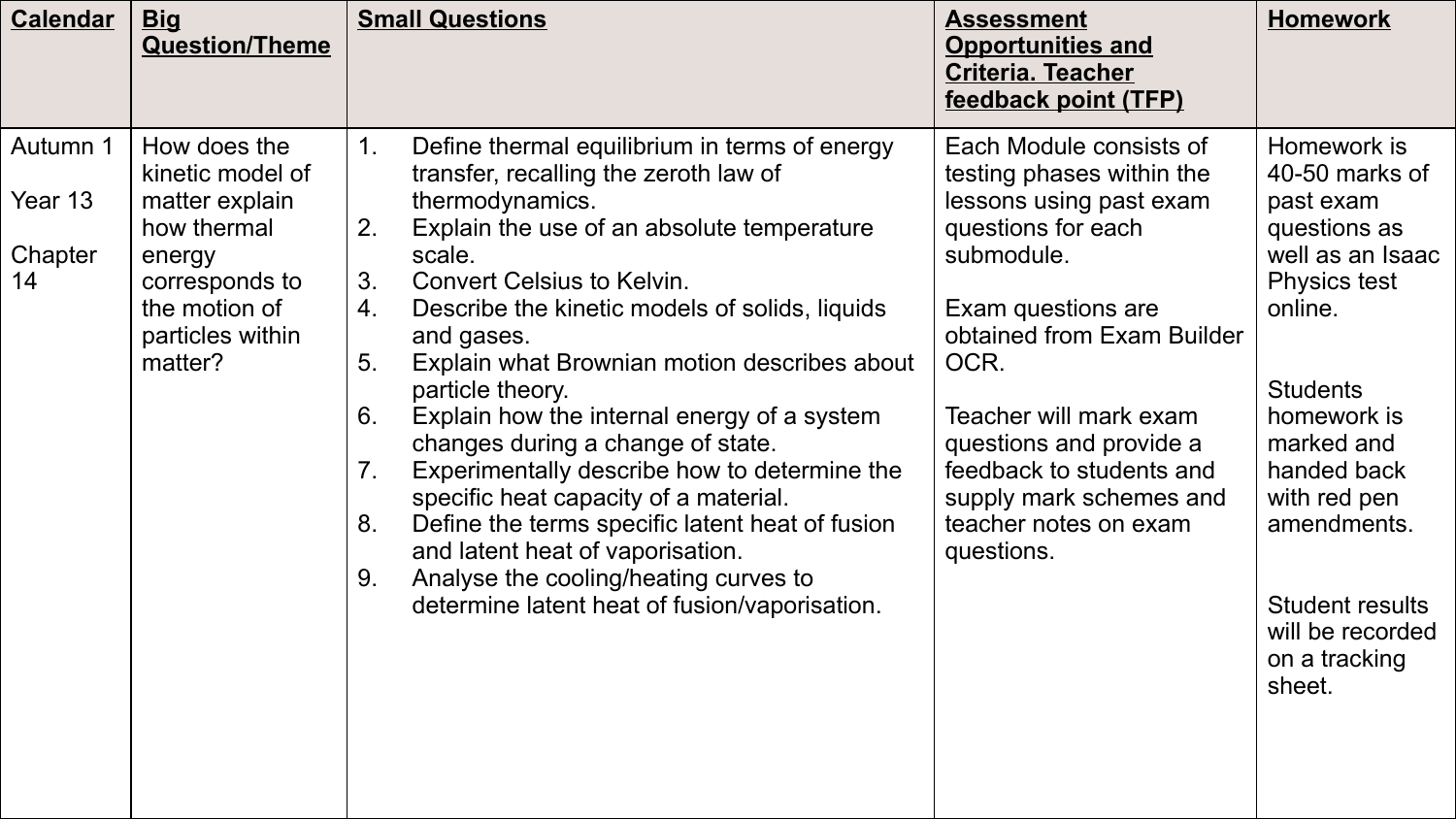| <b>Calendar</b>                      | <b>Big</b><br><b>Question/Theme</b>                                              | <b>Small Questions</b>                                                                                                                                                                                                                                                                                                                                                                                                                                                                                                                                                                                                                                                                                                                                                                                                                                                                                                 | <b>Assessment</b><br><b>Opportunities and</b><br><b>Criteria. Teacher</b><br>feedback point (TFP)                                                                                                                                                                                                                                  | <b>Homework</b>                                                                                                                                                                                                                                                                         |
|--------------------------------------|----------------------------------------------------------------------------------|------------------------------------------------------------------------------------------------------------------------------------------------------------------------------------------------------------------------------------------------------------------------------------------------------------------------------------------------------------------------------------------------------------------------------------------------------------------------------------------------------------------------------------------------------------------------------------------------------------------------------------------------------------------------------------------------------------------------------------------------------------------------------------------------------------------------------------------------------------------------------------------------------------------------|------------------------------------------------------------------------------------------------------------------------------------------------------------------------------------------------------------------------------------------------------------------------------------------------------------------------------------|-----------------------------------------------------------------------------------------------------------------------------------------------------------------------------------------------------------------------------------------------------------------------------------------|
| Autumn 1<br>Year 13<br>Chapter<br>15 | How can the<br>kinetic particle<br>theory of be<br>applied to larger<br>systems? | $\mathbf{1}$ .<br>Define the mole.<br>2.<br>Relate the number of molecules to Avogadro's<br>number.<br>Define what is meant by an ideal gas.<br>3.<br>Explain the assumptions made for the kinetic<br>4.<br>model of an ideal gas.<br>Recall and explain Boyle's law for pressure and<br>5.<br>volume.<br>6.<br>Explain the assumption and conditions for<br>Boyle's to apply to an ideal gas.<br>Relate pressure and volume to temperature.<br>$7_{\scriptscriptstyle{\cdot}}$<br>8.<br>Describe what the root mean square speed of a<br>particles inside a gas.<br>Relate the pressure and volume of a gas to its<br>9.<br>root mean square speed.<br>10. Apply the Boltzmann constant to ideal gases.<br>Describe the effect of changing temperature on<br>11.<br>the root mean square speed of an ideal gas.<br>Explain how certain energies of particles relate<br>12.<br>to the internal energy of an ideal gas. | Each Module consists of<br>testing phases within the<br>lessons using past exam<br>questions for each<br>submodule.<br>Exam questions are<br>obtained from Exam Builder<br>OCR.<br>Teacher will mark exam<br>questions and provide a<br>feedback to students and<br>supply mark schemes and<br>teacher notes on exam<br>questions. | Homework is<br>40-50 marks of<br>past exam<br>questions as<br>well as an Isaac<br><b>Physics test</b><br>online.<br><b>Students</b><br>homework is<br>marked and<br>handed back<br>with red pen<br>amendments.<br><b>Student results</b><br>will be recorded<br>on a tracking<br>sheet. |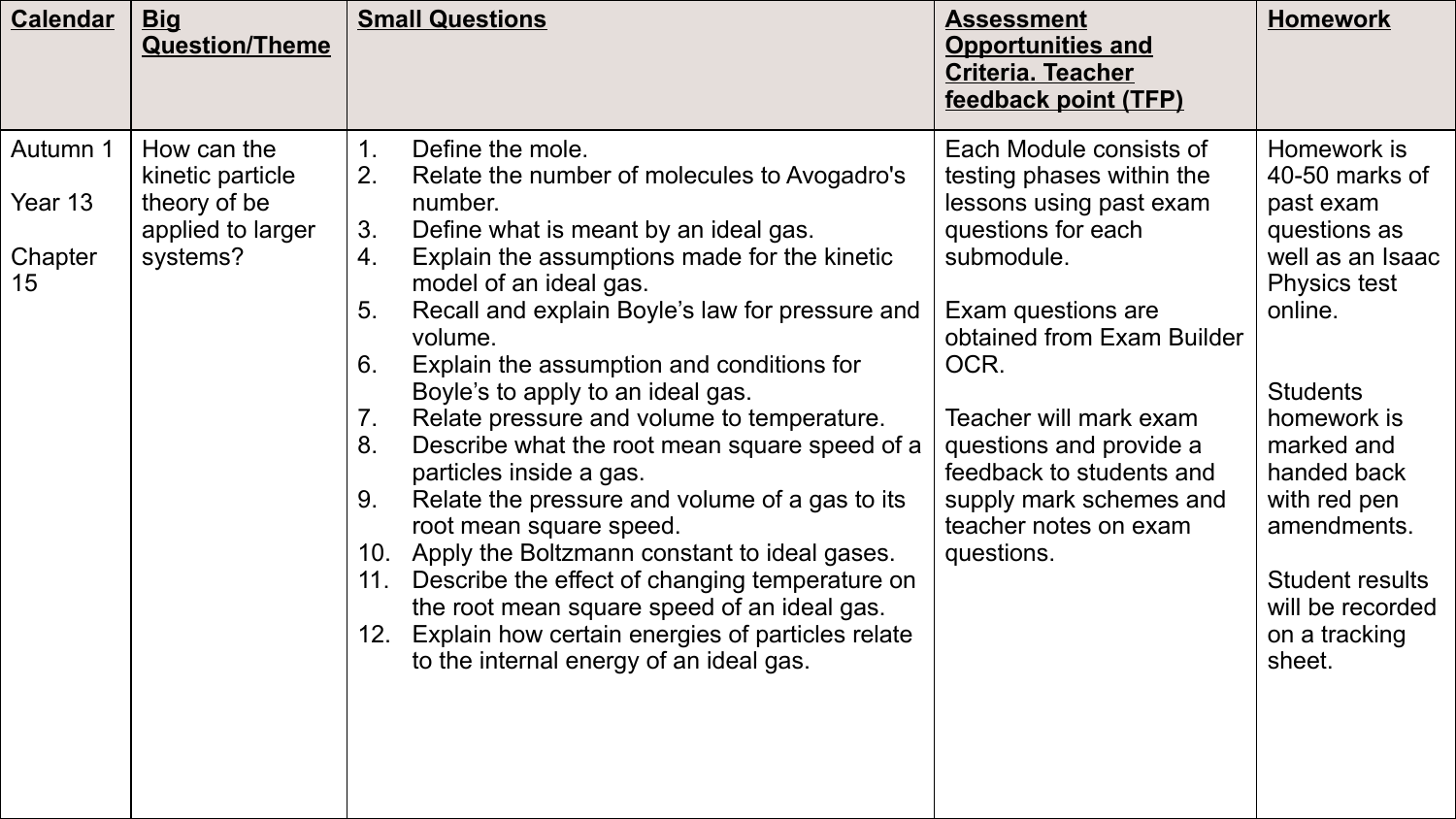| <b>Calendar</b>                      | <b>Big</b><br><b>Question/Theme</b>                                                                                   | <b>Small Questions</b>                                                                                                                                                                                                                                                                                                                                                                                                                                                                                                                                                                                                                                                     | <b>Assessment</b><br><b>Opportunities and</b><br><b>Criteria. Teacher</b><br>feedback point (TFP)                                                                                                                                                                                                                                  | <b>Homework</b>                                                                                                                                                                                                                                                                         |
|--------------------------------------|-----------------------------------------------------------------------------------------------------------------------|----------------------------------------------------------------------------------------------------------------------------------------------------------------------------------------------------------------------------------------------------------------------------------------------------------------------------------------------------------------------------------------------------------------------------------------------------------------------------------------------------------------------------------------------------------------------------------------------------------------------------------------------------------------------------|------------------------------------------------------------------------------------------------------------------------------------------------------------------------------------------------------------------------------------------------------------------------------------------------------------------------------------|-----------------------------------------------------------------------------------------------------------------------------------------------------------------------------------------------------------------------------------------------------------------------------------------|
| Autumn 2<br>Year 13<br>Chapter<br>16 | How can the<br>motion of a<br>circular path be<br>determined and<br>explained<br>qualitatively and<br>quantitatively? | Define the radian.<br>$\mathbf{1}$ .<br>2.<br>Explain why an object moving in a circular path<br>is accelerating, even with a constant speed.<br>Determine the angular velocity of an object.<br>3 <sub>1</sub><br>Describe the forces acting on a body in circular<br>4.<br>motion.<br>Calculate the acceleration of an object with a<br>5.<br>circular path.<br>Apply Newton's 2 <sup>nd</sup> Law to circular motion.<br>6.<br>Explain how circular motion describes systems<br>$7_{\cdot}$<br>such as objects on strings, vehicles making a<br>turn or planets and satellites in orbit.<br>Resolve vectors of objects which rotate around<br>8.<br>a conical pendulum. | Each Module consists of<br>testing phases within the<br>lessons using past exam<br>questions for each<br>submodule.<br>Exam questions are<br>obtained from Exam Builder<br>OCR.<br>Teacher will mark exam<br>questions and provide a<br>feedback to students and<br>supply mark schemes and<br>teacher notes on exam<br>questions. | Homework is<br>40-50 marks of<br>past exam<br>questions as<br>well as an Isaac<br><b>Physics test</b><br>online.<br><b>Students</b><br>homework is<br>marked and<br>handed back<br>with red pen<br>amendments.<br><b>Student results</b><br>will be recorded<br>on a tracking<br>sheet. |
|                                      |                                                                                                                       |                                                                                                                                                                                                                                                                                                                                                                                                                                                                                                                                                                                                                                                                            |                                                                                                                                                                                                                                                                                                                                    |                                                                                                                                                                                                                                                                                         |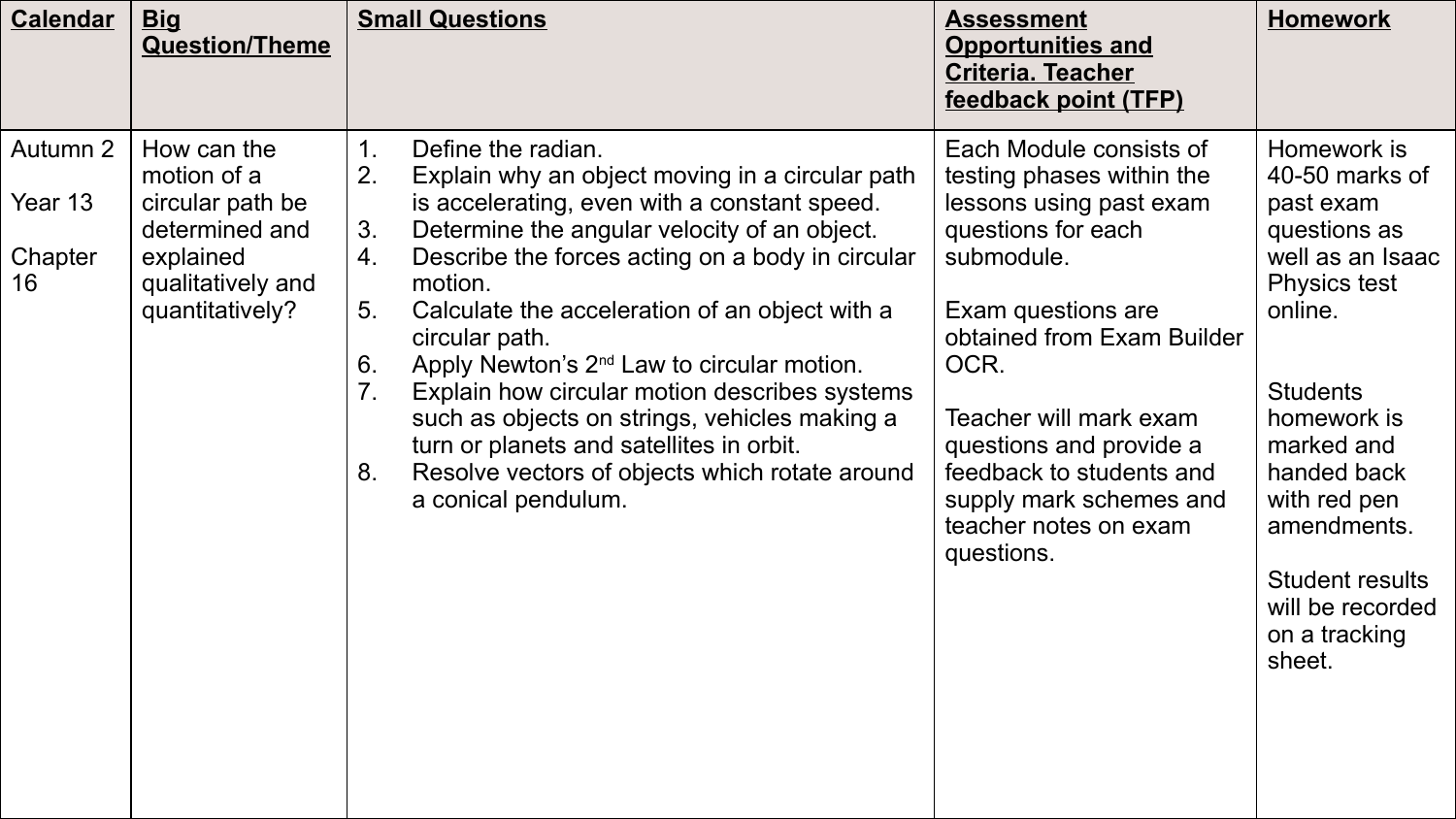| <b>Calendar</b>                      | <b>Big</b><br><b>Question/Theme</b>                                                 | <b>Small Questions</b>                                                                                                                                                                                                                                                                                                                                                                                                                                                                                                                                                                                                                                                                                                                                                                                                                                                                                                                                                                                                         | <b>Assessment</b><br><b>Opportunities and</b><br><b>Criteria. Teacher</b><br>feedback point (TFP)                                                                                                                                                                                                                                  | <b>Homework</b>                                                                                                                                                                                                                                                                         |
|--------------------------------------|-------------------------------------------------------------------------------------|--------------------------------------------------------------------------------------------------------------------------------------------------------------------------------------------------------------------------------------------------------------------------------------------------------------------------------------------------------------------------------------------------------------------------------------------------------------------------------------------------------------------------------------------------------------------------------------------------------------------------------------------------------------------------------------------------------------------------------------------------------------------------------------------------------------------------------------------------------------------------------------------------------------------------------------------------------------------------------------------------------------------------------|------------------------------------------------------------------------------------------------------------------------------------------------------------------------------------------------------------------------------------------------------------------------------------------------------------------------------------|-----------------------------------------------------------------------------------------------------------------------------------------------------------------------------------------------------------------------------------------------------------------------------------------|
| Autumn 2<br>Year 13<br>Chapter<br>17 | How can the<br>oscillatory motion<br>of a object be<br>described and<br>determined? | What is meant by oscillating motion?<br>$1_{\cdot}$<br>2.<br>Define amplitude and displacement of an<br>oscillation.<br>Calculate the angular frequency of an oscillator<br>3.<br>using either time period of frequency.<br>Define what is meant by simple harmonic<br>4.<br>motion.<br>Calculate the acceleration of a body in S.H.M.<br>5.<br>6.<br>Describe what an isochronous oscillator is.<br>Experimentally determine the period and<br>7.<br>frequency of an oscillator from: a pendulum;<br>mass on a spring vertically hung.<br>Graphically analyse S.H.M from sine and<br>8.<br>cosine graphs relating correct trigonometrical<br>equations.<br>Explain how the maximum velocity of an<br>9.<br>oscillator can be calculated.<br>Describe the energy changes of an oscillator.<br>10.<br>Explain the effect of damping on an oscillator.<br>11.<br>Describe the terms: over damped, critically<br>12.<br>damped and light damping.<br>Evaluate the natural frequency and damping of<br>13.<br>a forced oscillator. | Each Module consists of<br>testing phases within the<br>lessons using past exam<br>questions for each<br>submodule.<br>Exam questions are<br>obtained from Exam Builder<br>OCR.<br>Teacher will mark exam<br>questions and provide a<br>feedback to students and<br>supply mark schemes and<br>teacher notes on exam<br>questions. | Homework is<br>40-50 marks of<br>past exam<br>questions as<br>well as an Isaac<br><b>Physics test</b><br>online.<br><b>Students</b><br>homework is<br>marked and<br>handed back<br>with red pen<br>amendments.<br><b>Student results</b><br>will be recorded<br>on a tracking<br>sheet. |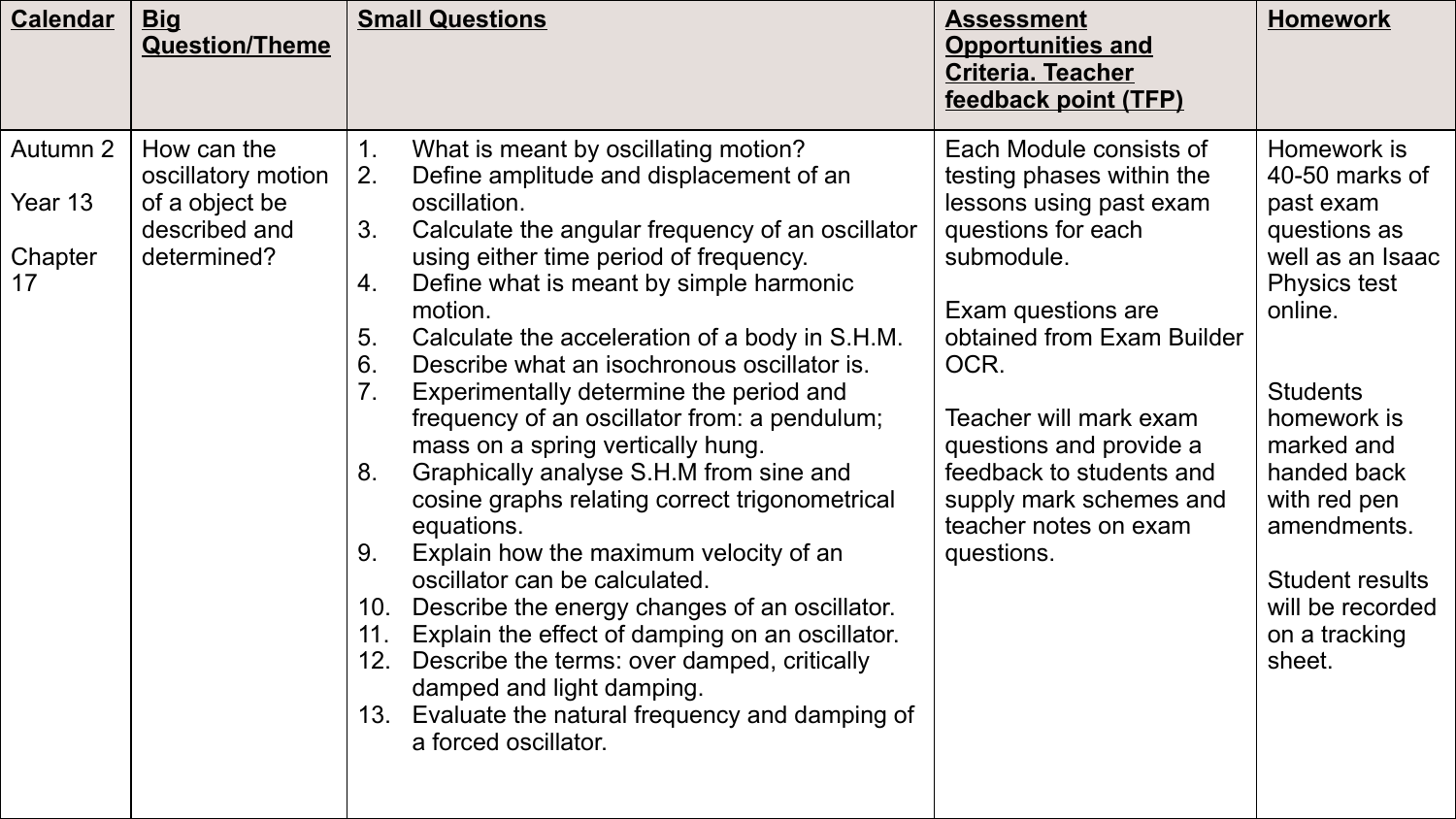| <b>Calendar</b>                      | <u>Big</u><br><b>Question/Theme</b>                                                                | <b>Small Questions</b>                                                                                                                                                                                                                                                                                                                                                                                                                                                                                                                                                                                                                                                                                                                                                                                                                                                                                                                        | <b>Assessment</b><br><b>Opportunities and</b><br><b>Criteria. Teacher</b><br>feedback point (TFP)                                                                                                                                                                                                                                  | <b>Homework</b>                                                                                                                                                                                                                                                                         |
|--------------------------------------|----------------------------------------------------------------------------------------------------|-----------------------------------------------------------------------------------------------------------------------------------------------------------------------------------------------------------------------------------------------------------------------------------------------------------------------------------------------------------------------------------------------------------------------------------------------------------------------------------------------------------------------------------------------------------------------------------------------------------------------------------------------------------------------------------------------------------------------------------------------------------------------------------------------------------------------------------------------------------------------------------------------------------------------------------------------|------------------------------------------------------------------------------------------------------------------------------------------------------------------------------------------------------------------------------------------------------------------------------------------------------------------------------------|-----------------------------------------------------------------------------------------------------------------------------------------------------------------------------------------------------------------------------------------------------------------------------------------|
| Autumn 2<br>Year 13<br>Chapter<br>18 | <b>Explain how</b><br>properties of an<br>orbit of an object<br>from the object it<br>is orbiting. | Describe the properties of gravitational fields.<br>2.<br>Explain how the strength of a gravitational field<br>can be determined.<br>Explain how an inverse square law applied to<br>3.<br>Newton's law of gravitation.<br>Evaluate the strength of gravitation between<br>4.<br>two masses.<br>Explain why Newton's law of gravitation<br>5.<br>includes a minus (-) sign.<br>Recall Kepler's 3 laws of planetary motion.<br>6.<br>Relate the time period of a object in orbit to the<br>$7_{\scriptscriptstyle{\cdot}}$<br>radius of its orbit.<br>Derive an equation to calculate the escape<br>8.<br>velocity of an object from its planet.<br>Describe the properties of a geostationary orbit.<br>9.<br>Define GPE in terms of a radial field.<br>10.<br>Relate the GPE of masses to the distance<br>11.<br>between the masses.<br>Graphically analyse the effect of the mass of a<br>12.<br>planet to the escape velocity of a rocket. | Each Module consists of<br>testing phases within the<br>lessons using past exam<br>questions for each<br>submodule.<br>Exam questions are<br>obtained from Exam Builder<br>OCR.<br>Teacher will mark exam<br>questions and provide a<br>feedback to students and<br>supply mark schemes and<br>teacher notes on exam<br>questions. | Homework is<br>40-50 marks of<br>past exam<br>questions as<br>well as an Isaac<br><b>Physics test</b><br>online.<br><b>Students</b><br>homework is<br>marked and<br>handed back<br>with red pen<br>amendments.<br><b>Student results</b><br>will be recorded<br>on a tracking<br>sheet. |
|                                      |                                                                                                    |                                                                                                                                                                                                                                                                                                                                                                                                                                                                                                                                                                                                                                                                                                                                                                                                                                                                                                                                               |                                                                                                                                                                                                                                                                                                                                    |                                                                                                                                                                                                                                                                                         |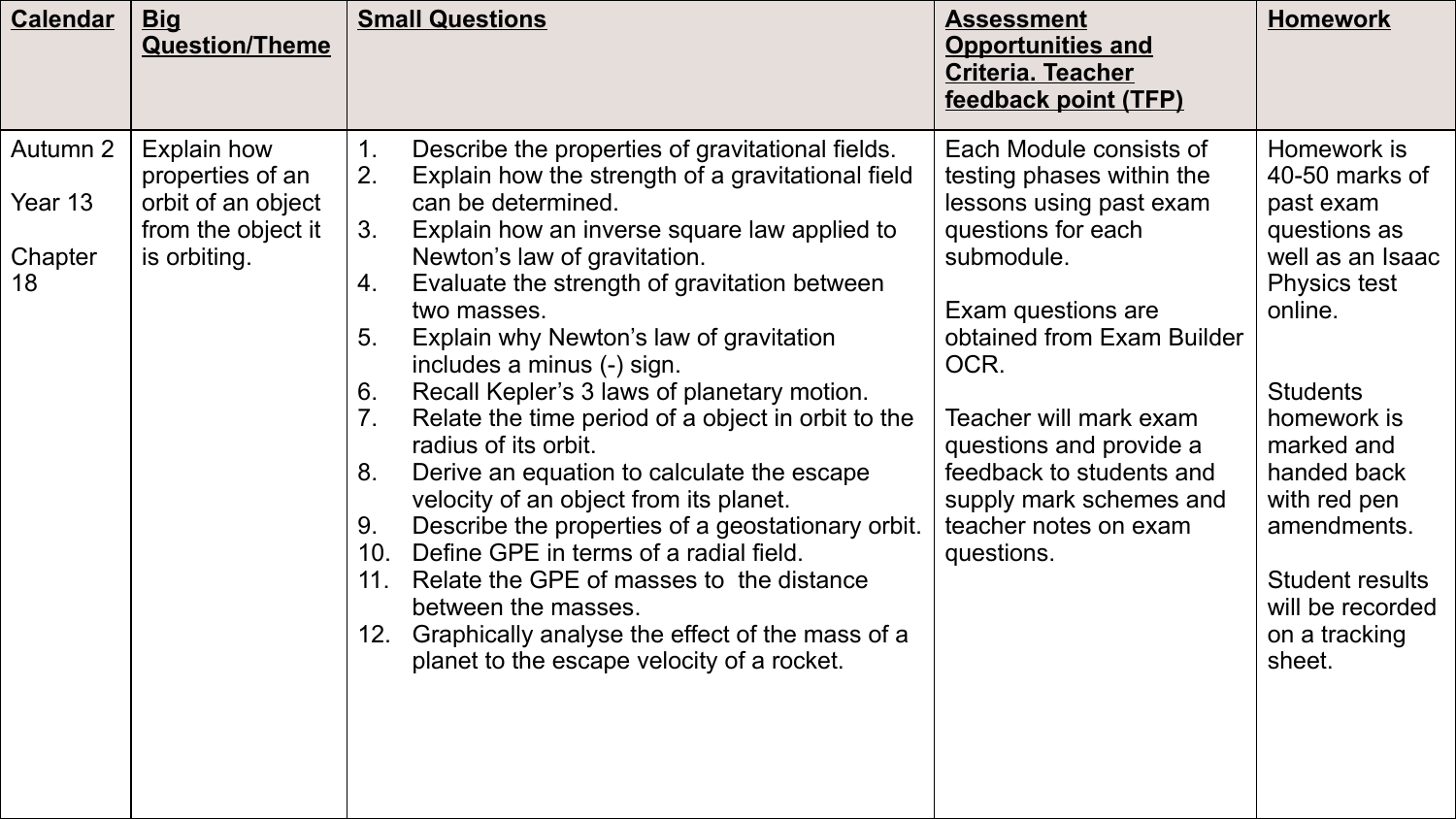| <b>Calendar</b>                      | <b>Big</b><br><b>Question/Theme</b>  | <b>Small Questions</b>                                                                                                                                                                                                                                                                                                                                                                                                                                                                                                                                                                                                                                                                                                                                                                                                                                                                                    | <b>Assessment</b><br><b>Opportunities and</b><br><b>Criteria. Teacher</b><br>feedback point (TFP)                                                                                                                                                                                                                                  | <b>Homework</b>                                                                                                                                                                                                                                                                         |
|--------------------------------------|--------------------------------------|-----------------------------------------------------------------------------------------------------------------------------------------------------------------------------------------------------------------------------------------------------------------------------------------------------------------------------------------------------------------------------------------------------------------------------------------------------------------------------------------------------------------------------------------------------------------------------------------------------------------------------------------------------------------------------------------------------------------------------------------------------------------------------------------------------------------------------------------------------------------------------------------------------------|------------------------------------------------------------------------------------------------------------------------------------------------------------------------------------------------------------------------------------------------------------------------------------------------------------------------------------|-----------------------------------------------------------------------------------------------------------------------------------------------------------------------------------------------------------------------------------------------------------------------------------------|
| Autumn 1<br>Year 13<br>Chapter<br>19 | How can the<br>stars be<br>analysed? | Describe the life cycle of a star relating its<br>$\mathbf 1$ .<br>mass.<br>2.<br>How does a main sequence star form?<br>3.<br>How are elements formed within stars?<br>4.<br>How are super heavy elements created?<br>5.<br>Explain the balance of forces and pressures<br>inside the cores of stars.<br>6.<br>Describe how the mass affects the life cycle<br>and death of stars.<br>Describe the characteristics of difference types<br>7 <sub>1</sub><br>of stars.<br>Explain how the H-R diagram can be used to<br>8.<br>describe the classification of stars.<br>How can the light from stars be used to<br>9.<br>determine the elemental composition of the<br>star?<br>Explain how electron energy levels correspond<br>10.<br>to the colour(s) of light emitted and therefore<br>emitted wavelengths and frequencies.<br>Use diffraction methods to determine the<br>11.<br>wavelength of light. | Each Module consists of<br>testing phases within the<br>lessons using past exam<br>questions for each<br>submodule.<br>Exam questions are<br>obtained from Exam Builder<br>OCR.<br>Teacher will mark exam<br>questions and provide a<br>feedback to students and<br>supply mark schemes and<br>teacher notes on exam<br>questions. | Homework is<br>40-50 marks of<br>past exam<br>questions as<br>well as an Isaac<br><b>Physics test</b><br>online.<br><b>Students</b><br>homework is<br>marked and<br>handed back<br>with red pen<br>amendments.<br><b>Student results</b><br>will be recorded<br>on a tracking<br>sheet. |
|                                      |                                      |                                                                                                                                                                                                                                                                                                                                                                                                                                                                                                                                                                                                                                                                                                                                                                                                                                                                                                           |                                                                                                                                                                                                                                                                                                                                    |                                                                                                                                                                                                                                                                                         |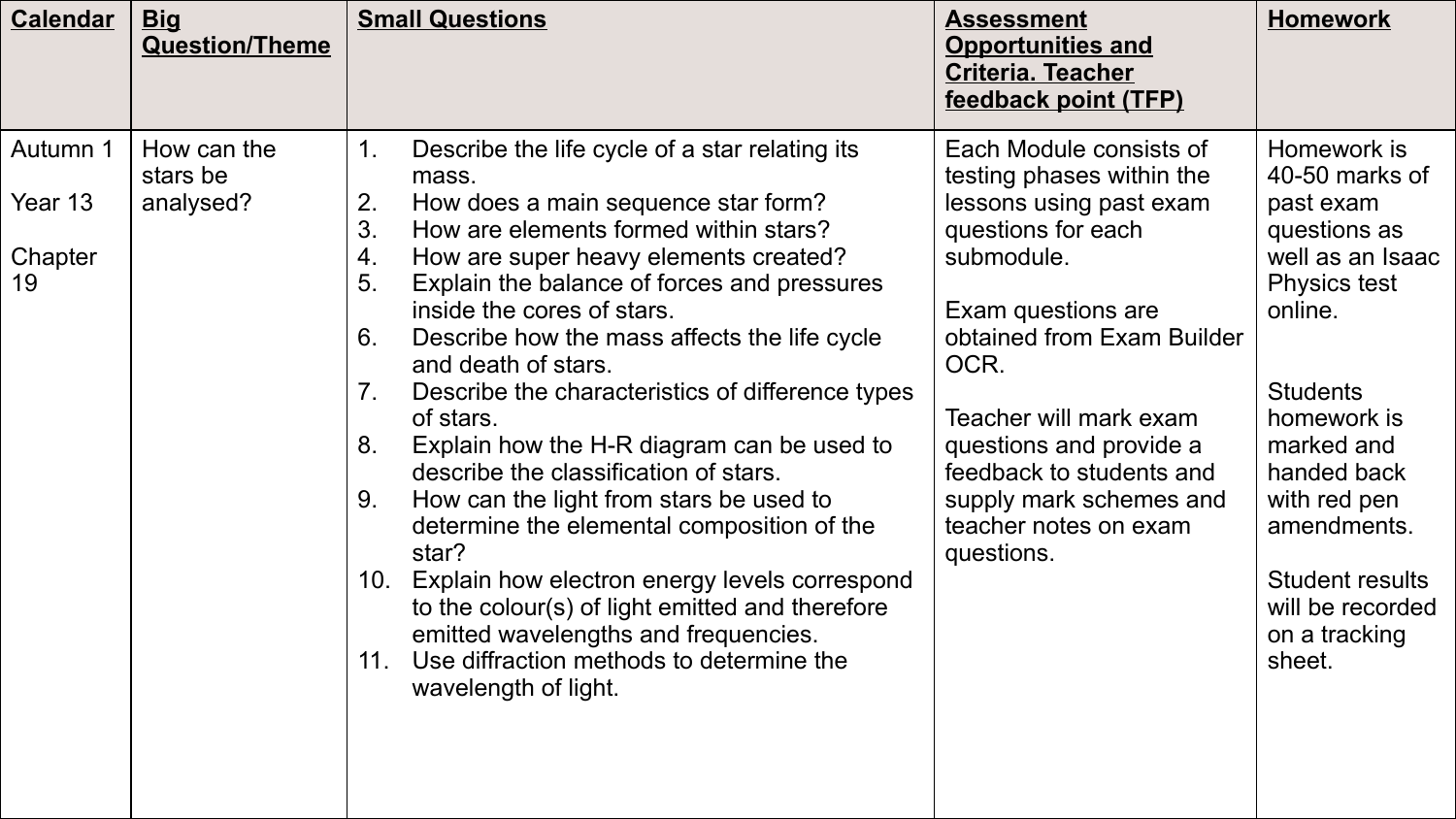| <b>Calendar</b>                      | <u>Big</u><br><b>Question/Theme</b>                                                                                | <b>Small Questions</b>                                                                                                                                                                                                                                                                                                                                                                                                                                                                                                                                                                                                                                                                                                                                                                                                 | <b>Assessment</b><br><b>Opportunities and</b><br><b>Criteria. Teacher</b><br>feedback point (TFP)                                                                                                                                                                                                                                  | <b>Homework</b>                                                                                                                                                                                                                                                                         |
|--------------------------------------|--------------------------------------------------------------------------------------------------------------------|------------------------------------------------------------------------------------------------------------------------------------------------------------------------------------------------------------------------------------------------------------------------------------------------------------------------------------------------------------------------------------------------------------------------------------------------------------------------------------------------------------------------------------------------------------------------------------------------------------------------------------------------------------------------------------------------------------------------------------------------------------------------------------------------------------------------|------------------------------------------------------------------------------------------------------------------------------------------------------------------------------------------------------------------------------------------------------------------------------------------------------------------------------------|-----------------------------------------------------------------------------------------------------------------------------------------------------------------------------------------------------------------------------------------------------------------------------------------|
| Autumn 1<br>Year 13<br>Chapter<br>20 | How has the<br>universe changed<br>since the Big<br>Bang the<br>evidence which<br>supports the Big<br>Bang Theory. | Define the terms: astronomical unit, light year<br>$1_{\cdot}$<br>and parsec.<br>Describe the use of parallax angles to the<br>2.<br>distance between the Sun and other stars.<br>Explain what the Doppler effect is.<br>3.<br>Explain how to use star spectra to determine<br>4.<br>the relative motion of stars and galaxies.<br>5.<br>Explain what red-shift and blue-shift is.<br>6.<br>Explain how to approximate the velocity of a<br>galaxy or star.<br>State Hubble's law.<br>$7_{\cdot}$<br>Explain what the cosmological principle is.<br>8.<br>Define the terms: homogenous and isotropic in<br>9.<br>terms of the universe.<br>10. Explain the evidence for the Big Bang theory.<br>Determine the age of the universe using<br>11.<br>Hubble's constant.<br>Describe the evolution of the universe.<br>12. | Each Module consists of<br>testing phases within the<br>lessons using past exam<br>questions for each<br>submodule.<br>Exam questions are<br>obtained from Exam Builder<br>OCR.<br>Teacher will mark exam<br>questions and provide a<br>feedback to students and<br>supply mark schemes and<br>teacher notes on exam<br>questions. | Homework is<br>40-50 marks of<br>past exam<br>questions as<br>well as an Isaac<br><b>Physics test</b><br>online.<br><b>Students</b><br>homework is<br>marked and<br>handed back<br>with red pen<br>amendments.<br><b>Student results</b><br>will be recorded<br>on a tracking<br>sheet. |
|                                      |                                                                                                                    |                                                                                                                                                                                                                                                                                                                                                                                                                                                                                                                                                                                                                                                                                                                                                                                                                        |                                                                                                                                                                                                                                                                                                                                    |                                                                                                                                                                                                                                                                                         |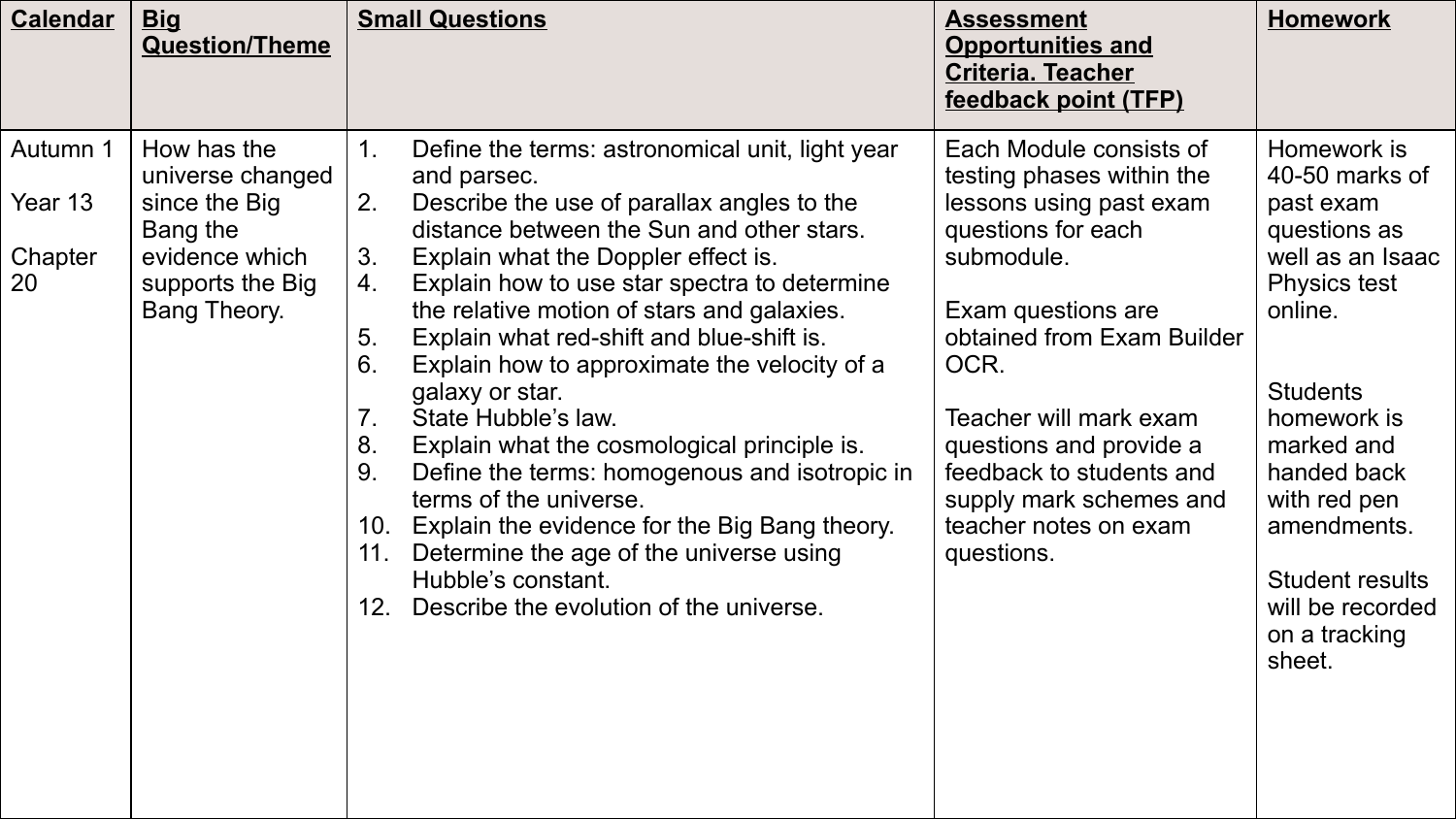| <b>Calendar</b>                      | <b>Big</b><br><b>Question/Theme</b>                   | <b>Small Questions</b>                                                                                                                                                                                                                                                                                                                                                                                                                                                                                                                                                                                                                                                              | <b>Assessment</b><br><b>Opportunities and</b><br><b>Criteria. Teacher</b><br>feedback point (TFP)                                                                                                                                                                                                                                  | <b>Homework</b>                                                                                                                                                                                                                                                                         |
|--------------------------------------|-------------------------------------------------------|-------------------------------------------------------------------------------------------------------------------------------------------------------------------------------------------------------------------------------------------------------------------------------------------------------------------------------------------------------------------------------------------------------------------------------------------------------------------------------------------------------------------------------------------------------------------------------------------------------------------------------------------------------------------------------------|------------------------------------------------------------------------------------------------------------------------------------------------------------------------------------------------------------------------------------------------------------------------------------------------------------------------------------|-----------------------------------------------------------------------------------------------------------------------------------------------------------------------------------------------------------------------------------------------------------------------------------------|
| Autumn 2<br>Year 13<br>Chapter<br>21 | How are<br>capacitors used<br>in complex<br>circuits? | Define the term capacitance referring to charge<br>1.<br>and p.d.<br>2.<br>Define the Farad.<br>3.<br>State uses of capacitors.<br>Evaluate the effect of total capacitance with<br>4.<br>capacitors in parallel.<br>5.<br>Evaluate the effect of total capacitance with<br>capacitors in series.<br>Determine the total capacitance of a complex<br>6.<br>circuit.<br>Determine the energy stored by a capacitor.<br>7.<br>Experimentally describe how to determine the<br>8.<br>exponential discharge of a capacitor.<br>Graphically analyse the charging and<br>9.<br>discharging of a capacitor.<br>Mathematically manipulate exponential<br>10.<br>equations using logarithms. | Each Module consists of<br>testing phases within the<br>lessons using past exam<br>questions for each<br>submodule.<br>Exam questions are<br>obtained from Exam Builder<br>OCR.<br>Teacher will mark exam<br>questions and provide a<br>feedback to students and<br>supply mark schemes and<br>teacher notes on exam<br>questions. | Homework is<br>40-50 marks of<br>past exam<br>questions as<br>well as an Isaac<br><b>Physics test</b><br>online.<br><b>Students</b><br>homework is<br>marked and<br>handed back<br>with red pen<br>amendments.<br><b>Student results</b><br>will be recorded<br>on a tracking<br>sheet. |
|                                      |                                                       |                                                                                                                                                                                                                                                                                                                                                                                                                                                                                                                                                                                                                                                                                     |                                                                                                                                                                                                                                                                                                                                    |                                                                                                                                                                                                                                                                                         |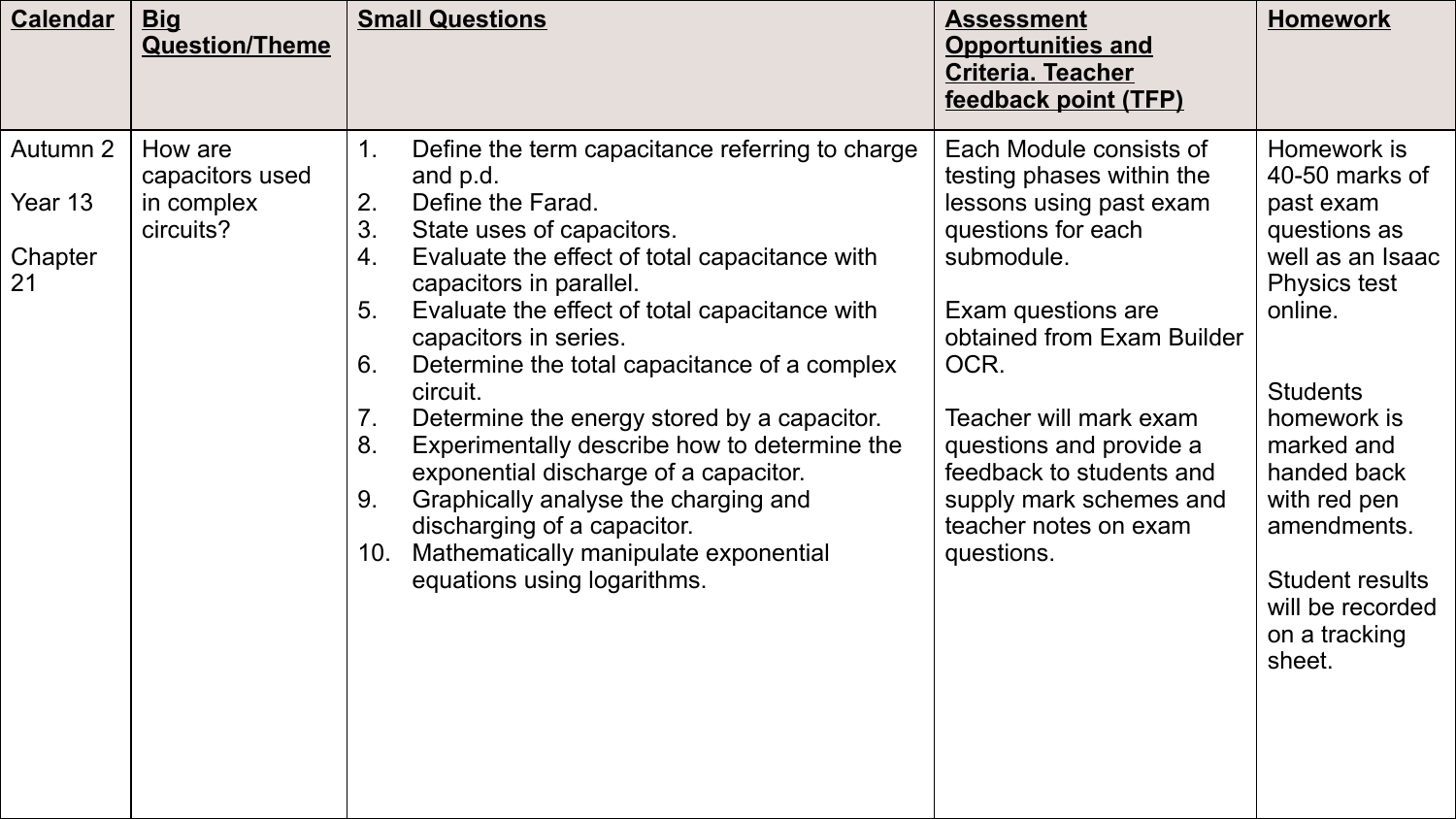| <b>Calendar</b>                      | <b>Big</b><br><b>Question/Theme</b>                                                   | <b>Small Questions</b>                                                                                                                                                                                                                                                                                                                                                                                                                                                                                                                                                                                                                                                                                                                                                                                | <b>Assessment</b><br><b>Opportunities and</b><br><b>Criteria. Teacher</b><br>feedback point (TFP)                                                                                                                                                                                                                                  | <b>Homework</b>                                                                                                                                                                                                                                                                         |
|--------------------------------------|---------------------------------------------------------------------------------------|-------------------------------------------------------------------------------------------------------------------------------------------------------------------------------------------------------------------------------------------------------------------------------------------------------------------------------------------------------------------------------------------------------------------------------------------------------------------------------------------------------------------------------------------------------------------------------------------------------------------------------------------------------------------------------------------------------------------------------------------------------------------------------------------------------|------------------------------------------------------------------------------------------------------------------------------------------------------------------------------------------------------------------------------------------------------------------------------------------------------------------------------------|-----------------------------------------------------------------------------------------------------------------------------------------------------------------------------------------------------------------------------------------------------------------------------------------|
| Spring 1<br>Year 13<br>Chapter<br>22 | How can electric<br>field affect charge<br>particles and<br>other electric<br>fields. | Define Coulomb's Law of electrostatic charge.<br>1.<br>2.<br>Define what is meant by permittivity of free<br>space.<br>3.<br>Compare electrotactic field to gravitational<br>fields.<br>Determine the electric field between parallel<br>4.<br>plates.<br>Determine the capacitance of a of an electric<br>5.<br>field between parallel plates.<br>Describe Millikan's experiment for determine<br>6.<br>the charge of an electron.<br>Explain how an electric field is able to<br>7.<br>accelerate a charged particle.<br>Determine the electrical potential energy<br>8.<br>between charges.<br>Relate Coulomb's Law to the capacitance of an<br>9.<br>isolated sphere.<br>10. Apply Coulomb's Law to interacting charged<br>particles to describe the equipotential of pairs<br>charged particles. | Each Module consists of<br>testing phases within the<br>lessons using past exam<br>questions for each<br>submodule.<br>Exam questions are<br>obtained from Exam Builder<br>OCR.<br>Teacher will mark exam<br>questions and provide a<br>feedback to students and<br>supply mark schemes and<br>teacher notes on exam<br>questions. | Homework is<br>40-50 marks of<br>past exam<br>questions as<br>well as an Isaac<br><b>Physics test</b><br>online.<br><b>Students</b><br>homework is<br>marked and<br>handed back<br>with red pen<br>amendments.<br><b>Student results</b><br>will be recorded<br>on a tracking<br>sheet. |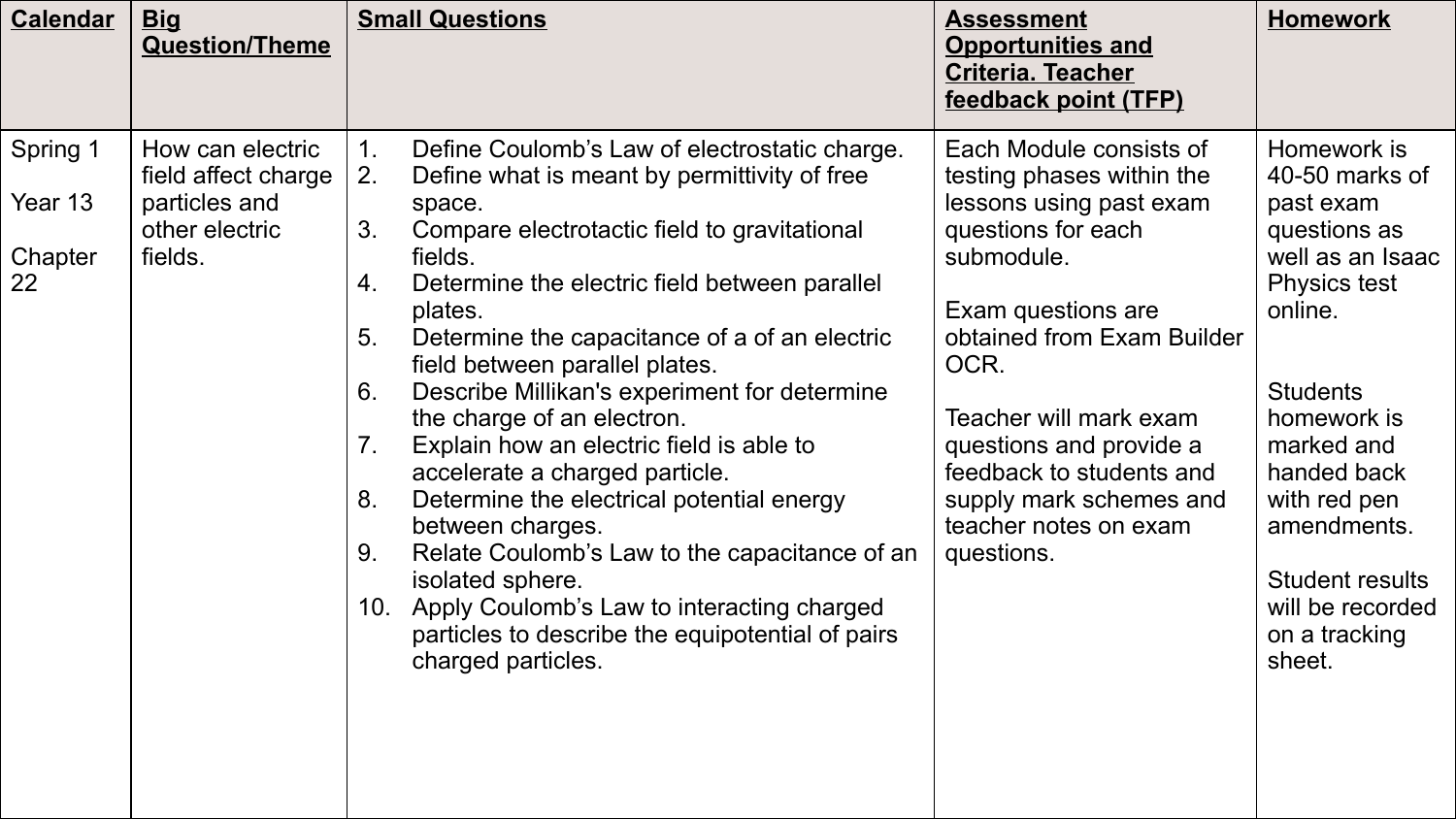| <b>Calendar</b>                      | <b>Big</b><br><b>Question/Theme</b>                                                        | <b>Small Questions</b>                                                                                                                                                                                                                                                                                                                                                                                                                                                                                                                                                                                                                                                                                                                                                                                                                                                                                                                                                                                                                                                                                                                                               | <b>Assessment</b><br><b>Opportunities and</b><br><b>Criteria. Teacher</b><br>feedback point (TFP)                                                                                                                                                                                                                                  | <b>Homework</b>                                                                                                                                                                                                                                                                         |
|--------------------------------------|--------------------------------------------------------------------------------------------|----------------------------------------------------------------------------------------------------------------------------------------------------------------------------------------------------------------------------------------------------------------------------------------------------------------------------------------------------------------------------------------------------------------------------------------------------------------------------------------------------------------------------------------------------------------------------------------------------------------------------------------------------------------------------------------------------------------------------------------------------------------------------------------------------------------------------------------------------------------------------------------------------------------------------------------------------------------------------------------------------------------------------------------------------------------------------------------------------------------------------------------------------------------------|------------------------------------------------------------------------------------------------------------------------------------------------------------------------------------------------------------------------------------------------------------------------------------------------------------------------------------|-----------------------------------------------------------------------------------------------------------------------------------------------------------------------------------------------------------------------------------------------------------------------------------------|
| Spring 2<br>Year 13<br>Chapter<br>23 | How can the<br>interaction of<br>magnetic fields<br>be used to<br>generate<br>electricity? | 1.<br>Describe the field lines in a magnetic field.<br>2.<br>Describe the shape of a magnetic field around a bar<br>magnet and the Earth's magnetosphere.<br>3.<br>Explain how to construct an electromagnet.<br>Apply the right-hand rule to current carrying<br>4.<br>conductors.<br>5.<br>Describe the shape of a magnetic field inside a<br>solenoid.<br>6.<br>Describe the use of Fleming's left hand rule to motors.<br>7 <sub>1</sub><br>Define the Tesla.<br>8.<br>Evaluate the magnetic flux density of a magnetic field<br>created using a current carrying conductor.<br>Experimentally explain how to determine the magnetic<br>9.<br>flux density around a wire.<br>Explain how charged particles interact with a<br>10.<br>magnetic field.<br>Determine the force or velocity of a charged particle<br>11.<br>within a magnetic field.<br>12.<br>Describe what flux linkage is.<br>Explain the connection of Lenz's law with Faraday's<br>13.<br>law.<br>Explain how a permanent magnet can be used with a<br>14.<br>solenoid to generate an alternating current.<br>Graphically analyse the flux linkage and e.m.f of an<br>15.<br>a.c. generator is. | Each Module consists of<br>testing phases within the<br>lessons using past exam<br>questions for each<br>submodule.<br>Exam questions are<br>obtained from Exam Builder<br>OCR.<br>Teacher will mark exam<br>questions and provide a<br>feedback to students and<br>supply mark schemes and<br>teacher notes on exam<br>questions. | Homework is<br>40-50 marks of<br>past exam<br>questions as<br>well as an Isaac<br><b>Physics test</b><br>online.<br><b>Students</b><br>homework is<br>marked and<br>handed back<br>with red pen<br>amendments.<br><b>Student results</b><br>will be recorded<br>on a tracking<br>sheet. |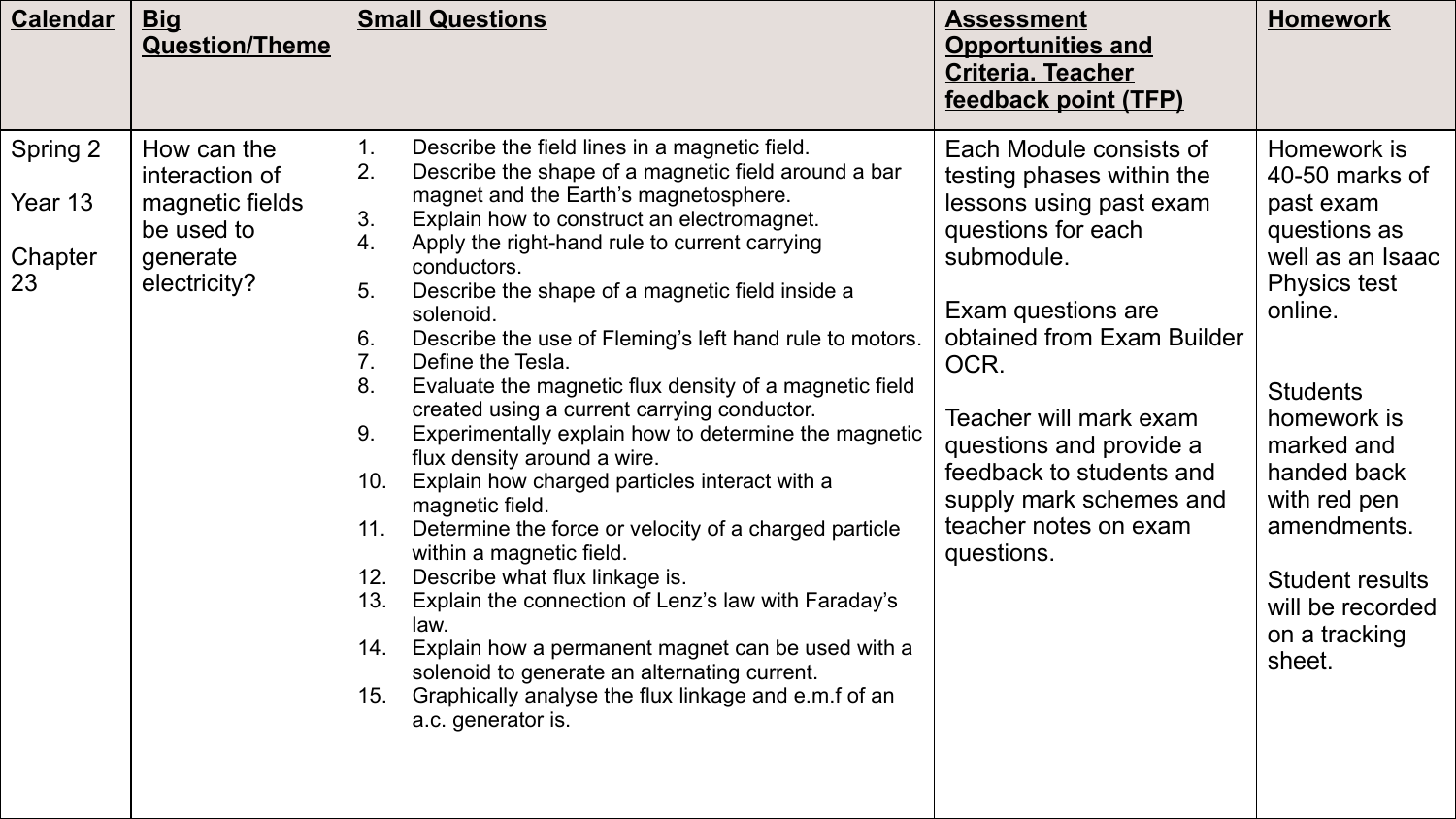| <b>Calendar</b>                      | <u>Big</u><br><b>Question/Theme</b>                                                             | <b>Small Questions</b>                                                                                                                                                                                                                                                                                                                                                                                                                                                                                                                                                                                                                                                                                                                                                                                                                                                                                                                                                 | <b>Assessment</b><br><b>Opportunities and</b><br><b>Criteria. Teacher</b><br>feedback point (TFP)                                                                                                                                                                                                                                  | <b>Homework</b>                                                                                                                                                                                                                                                                         |
|--------------------------------------|-------------------------------------------------------------------------------------------------|------------------------------------------------------------------------------------------------------------------------------------------------------------------------------------------------------------------------------------------------------------------------------------------------------------------------------------------------------------------------------------------------------------------------------------------------------------------------------------------------------------------------------------------------------------------------------------------------------------------------------------------------------------------------------------------------------------------------------------------------------------------------------------------------------------------------------------------------------------------------------------------------------------------------------------------------------------------------|------------------------------------------------------------------------------------------------------------------------------------------------------------------------------------------------------------------------------------------------------------------------------------------------------------------------------------|-----------------------------------------------------------------------------------------------------------------------------------------------------------------------------------------------------------------------------------------------------------------------------------------|
| Spring 1<br>Year 13<br>Chapter<br>24 | How has the<br>model of the<br>atom and<br>particles changed<br>over time with<br>new evidence? | What is the alpha scattering experiment?<br>1.<br>2 <sub>1</sub><br>What were the outcomes of Rutherford's<br>experiment?<br>3.<br>Apply Coulomb's law to the nucleus and an<br>interacting alpha aprticle.<br>Describe the nuclear model of the atom.<br>4.<br>5.<br>Determine the size and density of the nucleus<br>of an atom.<br>Describe the nuclear forces inside of atoms.<br>6.<br>Define the particles: antiparticle, hadron and<br>7.<br>lepton.<br>Compare the 4 fundamental forces in terms of<br>8.<br>their effect, range and relative strength.<br>State the flavours of quarks and their relative<br>9.<br>charges.<br>Use the quark model to describe hadrons such<br>10.<br>as (anti)protons and (anti)neutrons.<br>State what a baryon and meson are made of.<br>11.<br>Explain the decay of particles via beta decay<br>12.<br>and the neutrinos they emit.<br>13. Explain how quarks change to cause neutrons<br>to form protons and vice versa. | Each Module consists of<br>testing phases within the<br>lessons using past exam<br>questions for each<br>submodule.<br>Exam questions are<br>obtained from Exam Builder<br>OCR.<br>Teacher will mark exam<br>questions and provide a<br>feedback to students and<br>supply mark schemes and<br>teacher notes on exam<br>questions. | Homework is<br>40-50 marks of<br>past exam<br>questions as<br>well as an Isaac<br><b>Physics test</b><br>online.<br><b>Students</b><br>homework is<br>marked and<br>handed back<br>with red pen<br>amendments.<br><b>Student results</b><br>will be recorded<br>on a tracking<br>sheet. |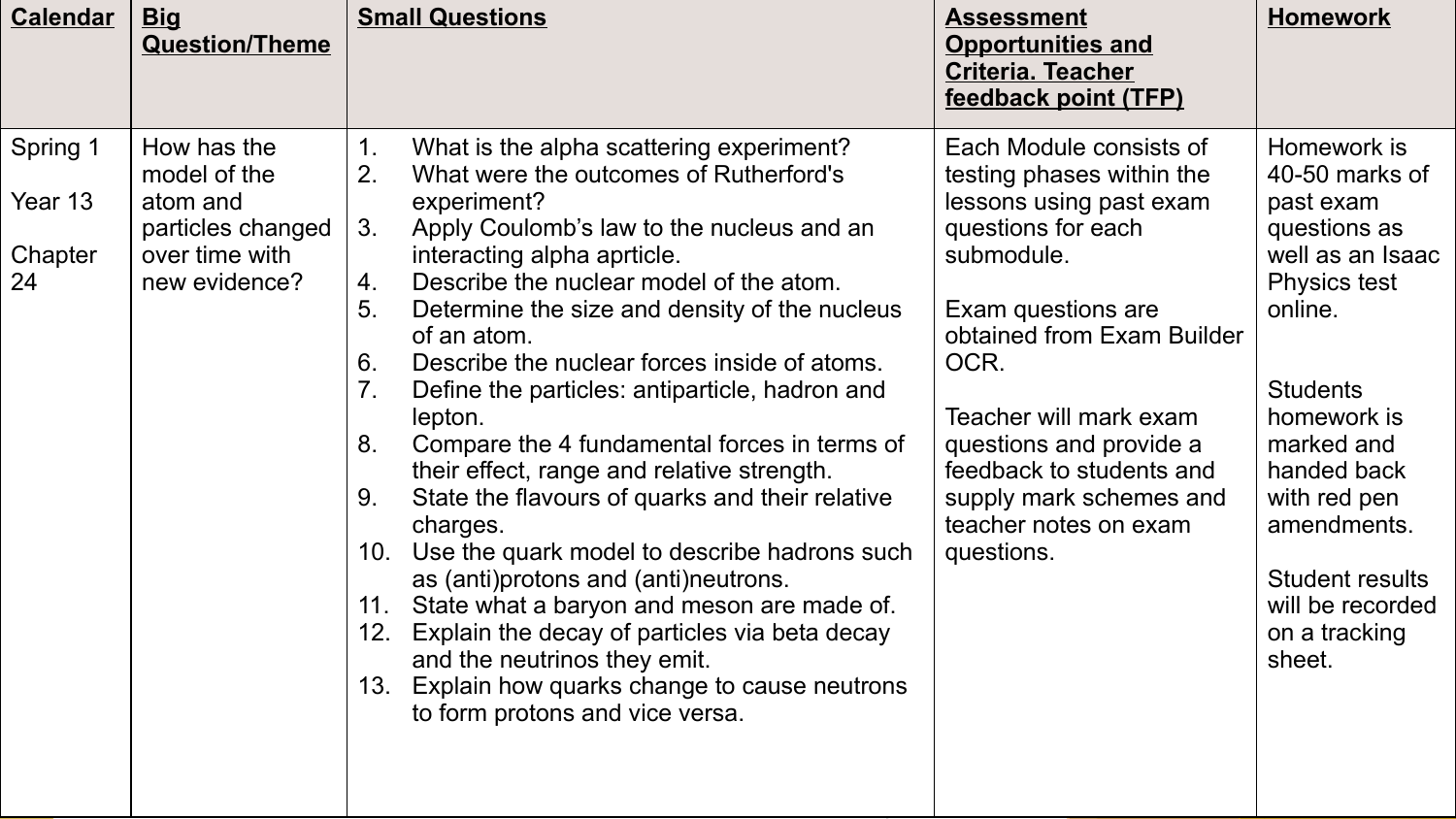| <b>Calendar</b> | <b>Big</b><br><b>Question/Theme</b> |             | <b>Small Questions</b>                                                                                                                                    | <b>Assessment</b><br><b>Opportunities and</b><br><b>Criteria. Teacher</b><br>feedback point (TFP) | <b>Homework</b>                                                       |
|-----------------|-------------------------------------|-------------|-----------------------------------------------------------------------------------------------------------------------------------------------------------|---------------------------------------------------------------------------------------------------|-----------------------------------------------------------------------|
| Spring 2        | Explain how<br>atomic nuclei        | $1_{\cdot}$ | Describe the properties of the different types of<br>radioactive decay.                                                                                   | Each Module consists of<br>testing phases within the                                              | Homework is<br>40-50 marks of                                         |
| Year 13         | decay and the<br>uses of            | 2.          | Explain how each radioactive decay particle<br>interacts inside electric and magnetic field.                                                              | lessons using past exam<br>questions for each                                                     | past exam<br>questions as                                             |
| Chapter<br>25   | radioactivity.                      | 3.          | Compare the absorption of each decay particle<br>and the relative size and charge.                                                                        | submodule.                                                                                        | well as an Isaac<br><b>Physics test</b>                               |
|                 |                                     | 4.          | Describe the changes during alpha decay<br>within the atomic nucleus.                                                                                     | Exam questions are<br>obtained from Exam Builder                                                  | online.                                                               |
|                 |                                     | 5.          | Describe the changes during beta-minus and<br>beta-plus decay within the atomic nucleus.                                                                  | OCR.                                                                                              | <b>Students</b>                                                       |
|                 |                                     | 6.          | Describe the changes during gamma decay<br>within the atomic nucleus.                                                                                     | Teacher will mark exam<br>questions and provide a                                                 | homework is<br>marked and                                             |
|                 |                                     | 7.          | Use decay chains to describe how radioactive<br>elements become stable through decay.                                                                     | feedback to students and<br>supply mark schemes and                                               | handed back<br>with red pen                                           |
|                 |                                     | 8.<br>9.    | Determine the half-life of a radioactive element.<br>Describe the nature of radioactive decay.                                                            | teacher notes on exam<br>questions.                                                               | amendments.                                                           |
|                 |                                     | 10.<br>11.  | Define the decay constant of an element.<br>Mathematically manipulate exponential<br>equations using logarithms to determine half-<br>life of an element. |                                                                                                   | <b>Student results</b><br>will be recorded<br>on a tracking<br>sheet. |
|                 |                                     |             | 12. Explain how radioactive decay can be used to<br>date the age of bones, rocks and the Earth.                                                           |                                                                                                   |                                                                       |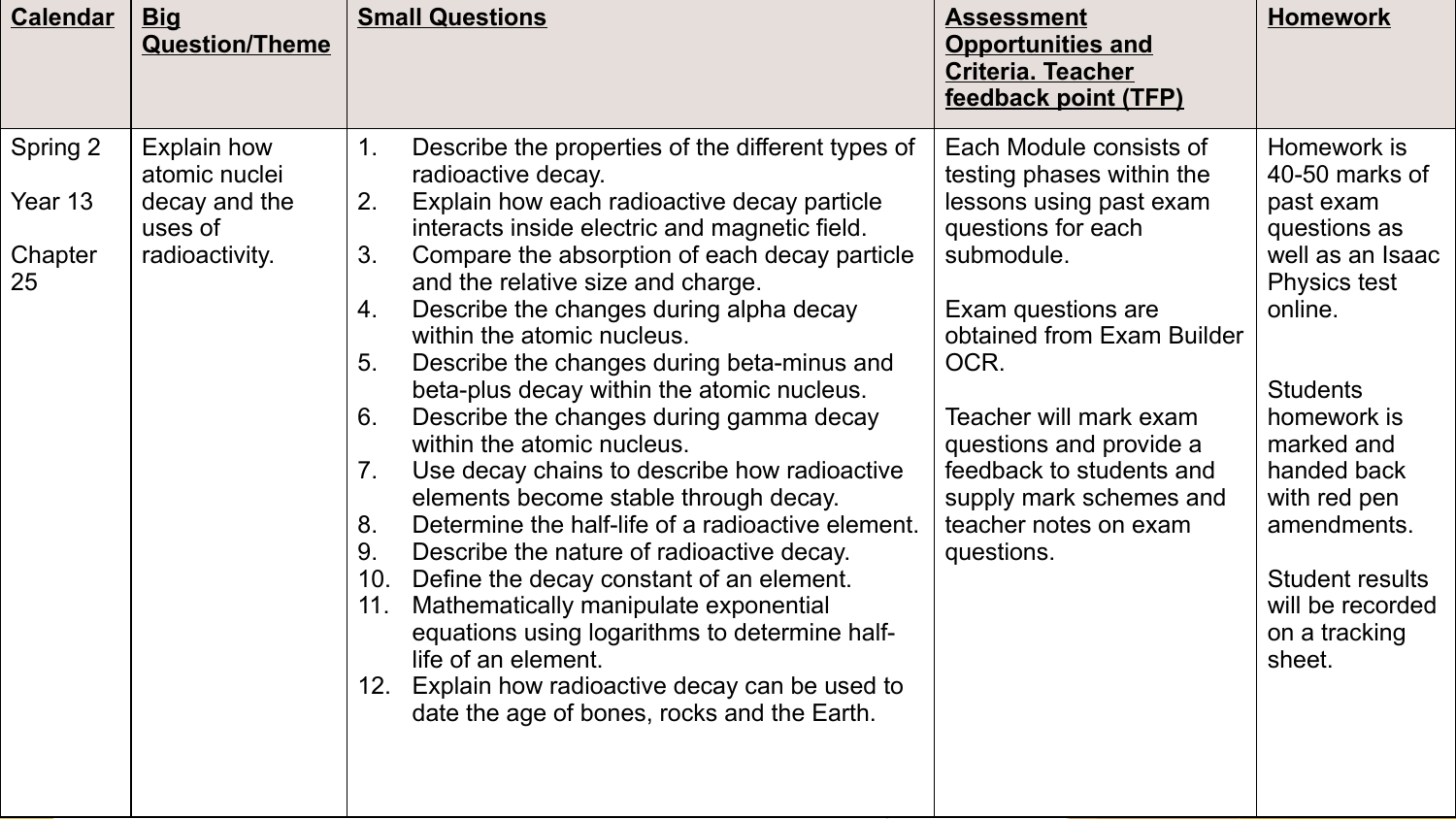| <b>Calendar</b>                      | <b>Big</b><br><b>Question/Theme</b>                                                                        | <b>Small Questions</b>                                                                                                                                                                                                                                                                                                                                                                                                                                                                                                                                                                                                                                                                                                                                                                       | <b>Assessment</b><br><b>Opportunities and</b><br><b>Criteria. Teacher</b><br>feedback point (TFP)                                                                                                                                                                                                                                  | <b>Homework</b>                                                                                                                                                                                                                                       |
|--------------------------------------|------------------------------------------------------------------------------------------------------------|----------------------------------------------------------------------------------------------------------------------------------------------------------------------------------------------------------------------------------------------------------------------------------------------------------------------------------------------------------------------------------------------------------------------------------------------------------------------------------------------------------------------------------------------------------------------------------------------------------------------------------------------------------------------------------------------------------------------------------------------------------------------------------------------|------------------------------------------------------------------------------------------------------------------------------------------------------------------------------------------------------------------------------------------------------------------------------------------------------------------------------------|-------------------------------------------------------------------------------------------------------------------------------------------------------------------------------------------------------------------------------------------------------|
| Spring 2<br>Year 13<br>Chapter<br>26 | <b>Explain how</b><br>energy can be<br>released from<br>atomic nuclei by<br>splitting or fusing<br>nuclei. | Relate energy and mass and the speed of light.<br>1.<br>2.<br>Explain how particle can annihilate each other<br>and the product of their annihilation.<br>3.<br>Explain what binding energy is.<br>Describe what mass defect is.<br>4.<br>Describe the pattern of binding energy and the<br>5.<br>number of nucleons within a nucleus.<br>6.<br>Explain the process of nuclear fission.<br>7 <sub>1</sub><br>Describe the layout and parts of a nuclear<br>fission reactor.<br>Calculate the energy released from a fission<br>8.<br>reaction.<br>Explain the environmental effect of radioactive<br>9.<br>waste.<br>Describe the process of nuclear fusion.<br>10.<br>Explain how nuclear fusion releases energy.<br>11.<br>Briefly describe how fusion can be achieved on<br>12.<br>Earth. | Each Module consists of<br>testing phases within the<br>lessons using past exam<br>questions for each<br>submodule.<br>Exam questions are<br>obtained from Exam Builder<br>OCR.<br>Teacher will mark exam<br>questions and provide a<br>feedback to students and<br>supply mark schemes and<br>teacher notes on exam<br>questions. | Homework is<br>40-50 marks of<br>past exam<br>questions as<br>well as an Isaac<br>Physics test<br>online.<br><b>Students</b><br>homework is<br>marked and<br>handed back<br>with red pen<br>amendments.<br><b>Student results</b><br>will be recorded |
|                                      |                                                                                                            |                                                                                                                                                                                                                                                                                                                                                                                                                                                                                                                                                                                                                                                                                                                                                                                              |                                                                                                                                                                                                                                                                                                                                    | on a tracking<br>sheet.                                                                                                                                                                                                                               |